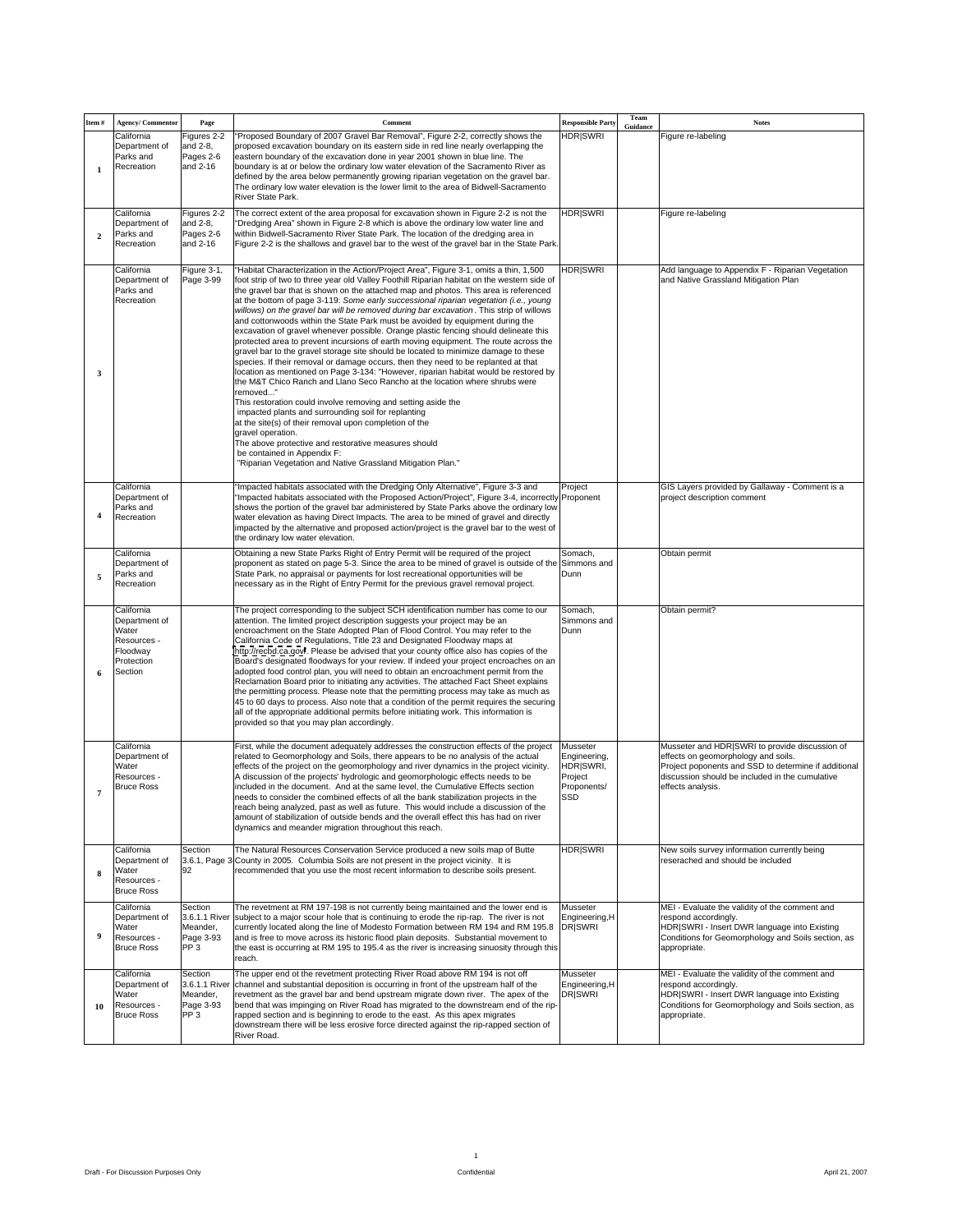| California<br>Section<br>Department of<br>Water<br>Resources -<br>11 Bruce Ross<br>PP3                                | Erosion of the right bank upstream of the pumps is caused by the apex of a slight Musseter<br>3.6.1.1 River   meander bend encountering erodible floodplain deposits as it migrates downstream   Engineering, H<br>Meander, along with all the other bends in this reach. The current geometry of this bend and the DRISWRI<br>Page 3-93 bend upstream along River Road are such that the flow off the River Road rip-rap is<br>directed toward the right bank thus enhancing the erosion. Eastward and downstream<br>migration of the River Road bend apex and westward and downstream migration of the<br>river right bend apex upstream of the pumps will continue irregardless of the presence<br>of the River Road revetment.                                                                                                                                                                                                                                                                                                                                                                                                                                                                                                                                                                                                                                                                                 | MEI - Evaluate the validity of the comment and<br>respond accordingly.<br>HDR SWRI - Insert DWR language into Existing<br>Conditions for Geomorphology and Soils section, as<br>appropriate.                                                                                                                     |
|-----------------------------------------------------------------------------------------------------------------------|--------------------------------------------------------------------------------------------------------------------------------------------------------------------------------------------------------------------------------------------------------------------------------------------------------------------------------------------------------------------------------------------------------------------------------------------------------------------------------------------------------------------------------------------------------------------------------------------------------------------------------------------------------------------------------------------------------------------------------------------------------------------------------------------------------------------------------------------------------------------------------------------------------------------------------------------------------------------------------------------------------------------------------------------------------------------------------------------------------------------------------------------------------------------------------------------------------------------------------------------------------------------------------------------------------------------------------------------------------------------------------------------------------------------|------------------------------------------------------------------------------------------------------------------------------------------------------------------------------------------------------------------------------------------------------------------------------------------------------------------|
| California<br>Section<br>Water<br>Erosion,<br>Resources -<br><b>Bruce Ross</b>                                        | Cause and effect are reversed here. Flow mechanics in rivers are such that erosive Musseter<br>Department of  3.6.1.3 Bank  forces are present on the outside of bends, with the highest erosive force located in the Engineering, H<br>area just downstream of the bend apex. As the erosive forces encounter erodible DRSWRI<br>Page 3-94   material erosion occurs and the bank migrates across and downstream. The channel<br>cross section widens decreasing shear stress on the inside of the bend. The point bar<br>migrates across and downstream following the nexus of erosion and maintaining<br>channel width as the bend migrates. Removal of the point bar only reduces the erosive<br>forces on the outside of the bend through increasing the cross sectional area and thus<br>decreasing the flow velocity and shear stress. it does not remove the "pushing of the<br>erosional force." Recent bank erosion is concentrated from the apex of the bend,<br>about the area of heavy vegetation on the bank, downstream. Very little erosion has<br>occurred in the upstream portion of hte bend since 1999.                                                                                                                                                                                                                                                                                        | MEI - Evaluate the validity of the comment and<br>respond accordingly.<br>HDR SWRI - Insert DWR language into Existing<br>Conditions for Geomorphology and Soils section, as<br>appropriate.                                                                                                                     |
| California<br>Department of Effects<br><b>Water</b><br>Resources -<br><b>Bruce Ross</b>                               | Section 3.6.3 The geomorphic effect of this project is not addressed in this section. The geomorphic Musseter<br>effect of this project is to restrict the natural migration of the Sacramento River across Engineering, H<br>its floodplain. This effect needs to be addressed on both a site specific basis and a <b>DRSWRI</b><br>cumulative basis. The geomorphic effect has consequential effects on the riparian<br>ecosystem from fish habitat to riparian forest regeneration to bank swallow nesting<br>habitat. The consequential effects need to be addressed in each appropriate section.                                                                                                                                                                                                                                                                                                                                                                                                                                                                                                                                                                                                                                                                                                                                                                                                              | MEI - Conduct analysis of effects?<br>HDR SWRI - Evaluate Eric Larsen analyses and<br>summarize in the Geomorphology and Soils effects<br>section, as appropriate                                                                                                                                                |
| California<br>Section<br>Department of<br>Water<br>$3-96.$<br>Resources -<br><b>Bruce Ross</b>                        | The only effects addressed in this section are the possible construction impacts. There Musseter<br>3.6.3.4 Page needs to be a discussion of the geomorphic effects of restricting the natural migration Engineering, H<br>of the river across the flood plain and the hydrologic effects on this site of the <b>DR</b> SWRI<br>construction of a toe revetment. Potential effects could include incision of the channel,<br>leading to the formation of a nick point that would migrate upstream removing the<br>upstream riffle. (This is on e of the known consequences of rip-rapped banks.)<br>Another potential consequence is the "fossilization" of the opposite bar with the<br>formation of a riparian berm and subsequent loss of graded edge habitat. Another set<br>of effects that needs to be addressed are those of potential failure of the structure.<br>These could include the formation of a scour hole at the downstream end of the<br>structure leading to an increase in the rate of erosion toward the west, opposite the<br>pumps and reducing the life span of the bank and scour behind the revetment.<br>Locking bends in place with are also known to increase the erosion of the downstream<br>opposite bank by focusing<br>flow energy through time.<br>All these potential impacts need to be addressed.<br>Somehow this last sentence got deleted from the<br>current version??? | MEI - Conduct analysis of effects?<br>HDR SWRI - Evaluate Eric Larsen analyses and<br>summarize in the Geomorphology and Soils effects<br>section, as appropriate.<br>Last sentence refers to deletion in the document of,<br>"This effect is potentially significant."                                          |
| California<br>Section<br>Department of 3.6.4.3<br>Water<br>Mitigation<br>Resources -<br>Page 172<br><b>Bruce Ross</b> | The only mitigation suggested here is for construction effects only. Mitigation for the Musseter<br>geomorphic and hydrologic effects of the structure itself needs to be included.<br>Engineering                                                                                                                                                                                                                                                                                                                                                                                                                                                                                                                                                                                                                                                                                                                                                                                                                                                                                                                                                                                                                                                                                                                                                                                                                 | MEI - provide mitigation measures for geomorphic and<br>hydrologic effects.                                                                                                                                                                                                                                      |
| California<br>$\frac{Water}{\text{Resource}}$<br><b>Bruce Ross</b>                                                    | Section 4.1.1 One of the project proponents of this project is currently adcvocating for additional rock Musster<br>Department of Other Local to be placed at RM 192.4. This potential project needs to be included in the<br>Engineering,<br>Pr0ojects assessment of cumulative impacts.                                                                                                                                                                                                                                                                                                                                                                                                                                                                                                                                                                                                                                                                                                                                                                                                                                                                                                                                                                                                                                                                                                                          | SSD - determine if this potential project should be<br>included in cumulative impacts section.<br>Musseter - provide apprropriate analysis of cumulative<br>impacts on geomorphology and soils.                                                                                                                  |
| California<br>Section<br>Department of<br>4.1.2.5<br>Water<br>Effects<br>Resources -<br><b>Bruce Ross</b>             | The cumulative effects that need to be considered for this project are those of the Musster<br>combined effect of all the bank protection measures that have occurred or may occur Engineering,<br>Cumulative in the future for this reach of the river. Address the cumulative effects in terms of the SSD,<br>amount of outside bend that has revetment as this is the only measure that has HDR SWRI<br>geomorphic meaning. (Nobody revets inside bends). Cumulative effects should<br>include not only the geomorphic effects of restriction of natural bend migration but also<br>the subsequent effects on the entire riparian ecosystem. There is wide recognition that<br>bank stabiliization projects throughout the Sacramento River system have adversely<br>affected the underlying geomorphology and the aquatic and riparian ecosystems that<br>depend on continued migration of the channel. Some how none of these effects have<br>been considered in this discussion of cumulative impacts. The discussion is<br>incomplete without such information being included. This section only discusses<br>construction effects.                                                                                                                                                                                                                                                                         | SSD - determine if this potential project should be<br>included in cumulative impacts section.<br>Musseter - provide apprropriate analysis of cumulative<br>impacts on geomorphology and soils.<br>HDR SWRI - Evaluate Eric Larsen analyses and<br>summarize in the cumulative effects section, as<br>арргорпате |
| California<br>Section<br>to 3-195.                                                                                    | The Traffic Management Plan described in this section is appropriate. Any placement Somach,<br>Department of 3.12.4.3, of signs, flaggers, or other items within the right of way of a state highway will require Simmons and<br>18 Transportation Pages 3-194 an encroachment permit as described below.                                                                                                                                                                                                                                                                                                                                                                                                                                                                                                                                                                                                                                                                                                                                                                                                                                                                                                                                                                                                                                                                                                          | Obtain permit                                                                                                                                                                                                                                                                                                    |
| California<br>Department of<br>19 Transportation                                                                      | Section 3.8 The Hydraulics Branch of the Office of Engineering services is in concurrence with the Somach,<br>statements of this document and requests that it be informed of the final design choice. Simmons and<br>Please forward the final design to Mr. Cameron Knudson of Caltrans Hydraulics   Dunn<br>Branch at the above address for review when complete.                                                                                                                                                                                                                                                                                                                                                                                                                                                                                                                                                                                                                                                                                                                                                                                                                                                                                                                                                                                                                                                | orward final design to CalTrans                                                                                                                                                                                                                                                                                  |
| California<br>General<br>Department of<br><sup>20</sup> Transportation                                                | An Encroachment Permit will be required for any work conducted in the State's Right- Somach,<br>ofWay. To secure an application, please contact Caltrans District 3 Office of Permits, Simmons and<br>at 530-741-4403.                                                                                                                                                                                                                                                                                                                                                                                                                                                                                                                                                                                                                                                                                                                                                                                                                                                                                                                                                                                                                                                                                                                                                                                             | Obtain permit                                                                                                                                                                                                                                                                                                    |
| Chico<br>Paddleheads                                                                                                  | As a Paddleheads member I have apprised our membership of various developments SS<br>over time. We discussed this issue at our meeting on Wednesday, September fifth and HDR SWRI<br>strongly in agreement with the position taken by the Trust. Please add the name of our<br>organization as endorsing the points made by John Merz in the letter below and the<br>electronic file he sent you.                                                                                                                                                                                                                                                                                                                                                                                                                                                                                                                                                                                                                                                                                                                                                                                                                                                                                                                                                                                                                  | Note Chico Paddleheads' endorsement of the<br>Sacramento River Preservation Trust comments.                                                                                                                                                                                                                      |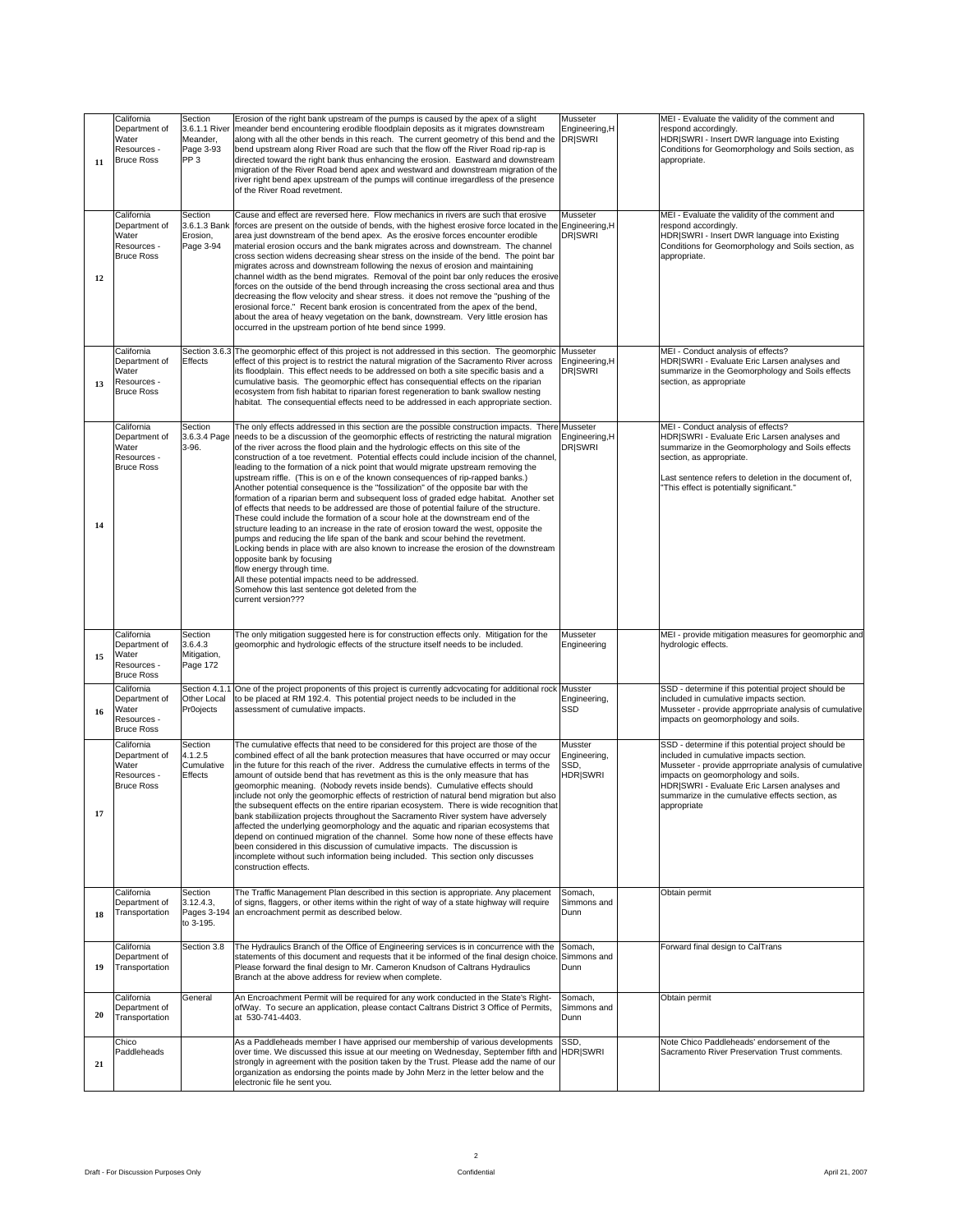|                                          | <b>HDRISWRI</b><br>Altacal Audubon General Consider status change petition before removing additional habitat                                                                                                                                       | Provide discussion of petition to change status - within                                                     |
|------------------------------------------|-----------------------------------------------------------------------------------------------------------------------------------------------------------------------------------------------------------------------------------------------------|--------------------------------------------------------------------------------------------------------------|
| Society - Dawn Bank                      |                                                                                                                                                                                                                                                     | the context of CEQA, is there a difference in level of                                                       |
| Garcia<br>Swallow                        | As noted in the EA/IS (3-107) Bank Swallow habitat will be directly impacted by<br>Comment. removing previous nesting habitat and future nesting habitat (due to the continuous                                                                     | analysis or mitigation requirements fo endangered vs  <br>threatened species?                                |
|                                          | erosion of the site) in subsequent years. It is well documented and stated in the EA that                                                                                                                                                           |                                                                                                              |
|                                          | an estimated 75% of the CA Bank Swallow population nests along the Sacramento and<br>Feather River with a significant portion on stretch from Red Bluff to Colusa. Due to the                                                                       |                                                                                                              |
|                                          | pervasive decline of the swallow from its baseline high in 1986 of 13, 000 pairs the<br>species was listed as threatened in 1989 (CDGF website 2006) and a recovery plan                                                                            |                                                                                                              |
|                                          | was published in 1992 (Schlorff 1993). This summer the legal status of the Bank                                                                                                                                                                     |                                                                                                              |
|                                          | Swallow was petitioned to be changed from threatened to endangered by DFG wildlife<br>biologist Ron Schlorff, in the summer of 2007 (pers. comm. July 2007), based on                                                                               |                                                                                                              |
|                                          | documented decline of the species during 21 years of annual surveys. We request                                                                                                                                                                     |                                                                                                              |
|                                          | that the petition of status change be considered, and what those consequences would<br>be when eliminating Bank Swallow habitat.                                                                                                                    |                                                                                                              |
|                                          |                                                                                                                                                                                                                                                     |                                                                                                              |
| Altacal Audubon General                  | Write a specific mitigation plan for loss of bank swallow habitat<br>HDRISWRI.                                                                                                                                                                      | USFWS provided habitat evaluation                                                                            |
| Society - Dawn Bank                      | <b>USFWS</b>                                                                                                                                                                                                                                        | HDR SWRI will include the habitat evaluation in a                                                            |
| Garcia<br>Swallow                        | Other than mention of a 2:1 ratio replacement of Bank Swallow habitat, the mitigation<br>Comment. plan for removal of existing habitat is ambiguous and dubious, with no specific                                                                   | detailed mitigation plan for team review prior to<br>document finalization                                   |
|                                          | properties identified for purchase and protection in perpetuity (3-149). How can the                                                                                                                                                                |                                                                                                              |
|                                          | public review and comment, and be assured sufficient mitigation will ensue if nothing<br>specific is proposed? We request a mitigation proposal that includes a specific site                                                                       |                                                                                                              |
|                                          | location, an assessment of the site which discusses its values/history and potential as                                                                                                                                                             |                                                                                                              |
|                                          | Bank Swallow habitat, and the conservation of the property.                                                                                                                                                                                         |                                                                                                              |
| Altacal Audubon General                  | Consider additional mitigation measures for a goal of no net loss of bank swallow<br>Somach,                                                                                                                                                        | Should additional mitigation be considered?                                                                  |
| Society - Dawn Bank                      | Simmons and<br>habitat                                                                                                                                                                                                                              |                                                                                                              |
| Garcia<br>Swallow                        | Comment.<br>While the recovery plan discusses purchase of Bank Swallow habitat as a recovery                                                                                                                                                        |                                                                                                              |
|                                          | action it also states that impact avoidance must be considered (Schlorff 1993). More                                                                                                                                                                |                                                                                                              |
|                                          | recent research concluded that at least 10 percent of existing rock be removed to<br>restore nesting habitat and stabilize the Sacramento River population of Bank                                                                                  |                                                                                                              |
|                                          | Swallows (Moffatt et al. 2005). Removing rock has proven successful for swallows. In                                                                                                                                                                |                                                                                                              |
|                                          | 1999, a private levee and rip-rap was removed at River mile 233. The following spring<br>an estimated 2,770 burrows, the most counted that year, were documented at this site                                                                       |                                                                                                              |
|                                          | (Golet et al. 2003) We request that you consider removing rock at a retired site as an                                                                                                                                                              |                                                                                                              |
|                                          | additional mitigation measure, to result in no net loss of habitat. As over 48% of the<br>Sacramento River is already armored by the Department of Water Resources (DWR),                                                                           |                                                                                                              |
|                                          | Army Corp of Engineers and private property (unpublished poster data Silveira et al.                                                                                                                                                                |                                                                                                              |
|                                          | 2007), no net loss of habitat is crucial to the species.                                                                                                                                                                                            |                                                                                                              |
| Altacal Audubon General                  | Consider the well documented consequences of cumulative revetment to bank swallow HDR SWRI                                                                                                                                                          | Add sentence describing number of nesting                                                                    |
| Society - Dawn Bank<br>Garcia<br>Swallow | habitat                                                                                                                                                                                                                                             | individuals at the site (from ASIP)<br>Provide reference (K. Foerster - personal                             |
|                                          | In August 2007, M&T Ranch releases a Mitigated Negative Declaration inferring that<br>Comment.                                                                                                                                                      | communication)?                                                                                              |
|                                          | provision of a 2:1 ratio replacement of existing Bank Swallow habitat will have "no<br>significant impact" on the Sacramento River and California Bank Swallow populations.                                                                         |                                                                                                              |
|                                          | In June 2007, I was on the official USFWS/DFG survey party; we estimated 200 pairs                                                                                                                                                                  |                                                                                                              |
|                                          | of Bank Swallows at this "3 colony site." Although 2006 surveys were not conducted                                                                                                                                                                  |                                                                                                              |
|                                          | due to boat engine failure, the EA (3-107) states that "nesting individuals were not<br>observed during 2006." Please provide a reference for this observation. As noted                                                                            |                                                                                                              |
|                                          | in the EA (3-107), based on official survey data, from 1999-2005 estimates of 50                                                                                                                                                                    |                                                                                                              |
|                                          | nesting pairs in 202 to 340 in 2001, were observed in the proposed project area<br>(HDR/SWRI 2007).                                                                                                                                                 |                                                                                                              |
| Altacal Audubon General                  | Consider the well documented consequences of cumulative revetment to bank swallow Somach,                                                                                                                                                           | Policy level comment                                                                                         |
| Society - Dawn Bank                      | habitat<br>Simmons and                                                                                                                                                                                                                              |                                                                                                              |
| Swallow<br>Garcia<br>Comment.            | Based on the abbreviated summary of California Bank Swallow research, it is obvious                                                                                                                                                                 |                                                                                                              |
|                                          | that armoring of 0.3 miles of successful Bank Swallow habitat as proposed by the M&T                                                                                                                                                                |                                                                                                              |
|                                          | Ranch (HDR/SWRI 2007), without removal of armor from elsewhere along the<br>Sacramento River, will reduce Bank                                                                                                                                      |                                                                                                              |
|                                          | Swallow habitat. This action will add to the cumulative loss of habitat, and likely                                                                                                                                                                 |                                                                                                              |
|                                          | continued decline of the threatened/proposed endangered California Bank Swallow<br>population. We urge you to consider other methods to protect the M&T pump                                                                                        |                                                                                                              |
|                                          | other than armoring Bank Swallow habitat.                                                                                                                                                                                                           |                                                                                                              |
|                                          | Altacal Audubon   General bird   No bird surveys other than NESTING raptor surveys were conducted (page 3-103 and   HDR\SWRI,<br>Society - Dawn Survey See Table 3-6). Without conducting field surveys it is impossible to say if, and to what SSD | SSD - Do the project proponents wish to conduct<br>detailed presence/absence surveys for migratory           |
| Garcia                                   | comment extent, Yellow-billed Cuckoos (Coccyzus americanus occidentalis) and other special                                                                                                                                                          | sonabirds                                                                                                    |
|                                          | status species use the site and to thereby "dismiss" special-status species from project                                                                                                                                                            | HDR SWRI prepare response. Pre-construction                                                                  |
|                                          |                                                                                                                                                                                                                                                     | surveys for presence/absence would be conducted.<br>Increase discussion of riparian haibtat mitigation to    |
|                                          |                                                                                                                                                                                                                                                     | explain why it is sufficient to offset impacts on riprian                                                    |
| 27                                       |                                                                                                                                                                                                                                                     | nesting songbirds. Discussion could be added<br>regarding overwinteriing birds.                              |
|                                          |                                                                                                                                                                                                                                                     | Some riparian nesting species were not included for                                                          |
|                                          |                                                                                                                                                                                                                                                     | detailed analysis by Gallaway. Detailed reasons for<br>not evaluating these species were not included in the |
|                                          |                                                                                                                                                                                                                                                     | Gallaway document so it is not known specifically why                                                        |
|                                          |                                                                                                                                                                                                                                                     | they were not included.                                                                                      |
|                                          |                                                                                                                                                                                                                                                     | SSD - Do the project proponents wish to conduct                                                              |
| Society - Dawn Western                   | Altacal Audubon   General   Conduct seasonal surveys to document presence/absence of special-status species   HDR\SWRI,                                                                                                                             | detailed presence/absence surveys for migratory                                                              |
| Garcia                                   | Yellow-billed CSU Chico State university student conducting research on Yellow-billed Cuckoos                                                                                                                                                       | songbirds                                                                                                    |
| Cuckoo                                   | (WYCU) surveyed two riparian forests proximate to this site in summer 2007. She<br>comment<br>detected cuckoos and concludes that WYCU could use the riparian forest in the action                                                                  | HDR SWRI prepare response. Pre-construction<br>surveys for presence/absence would be conducted.              |
|                                          | zone (J. Hammond pers. comm. August 2007). This project could remove 33.8 acres                                                                                                                                                                     | Increase discussion of riparian haibtat mitigation to                                                        |
|                                          | of mature riparian forest (HDR/SWRI 2007) where Cuckoos forage or nest.                                                                                                                                                                             | explain why it is sufficient to offset impacts on riprian<br>nesting songbirds. Discussion could be added    |
|                                          |                                                                                                                                                                                                                                                     | regarding overwinteriing birds.                                                                              |
|                                          |                                                                                                                                                                                                                                                     |                                                                                                              |
|                                          |                                                                                                                                                                                                                                                     |                                                                                                              |
|                                          |                                                                                                                                                                                                                                                     |                                                                                                              |
|                                          |                                                                                                                                                                                                                                                     |                                                                                                              |
|                                          |                                                                                                                                                                                                                                                     |                                                                                                              |
|                                          | $\mathbf{3}$                                                                                                                                                                                                                                        |                                                                                                              |
| Draft - For Discussion Purposes Only     | Confidential                                                                                                                                                                                                                                        | April 21, 2007                                                                                               |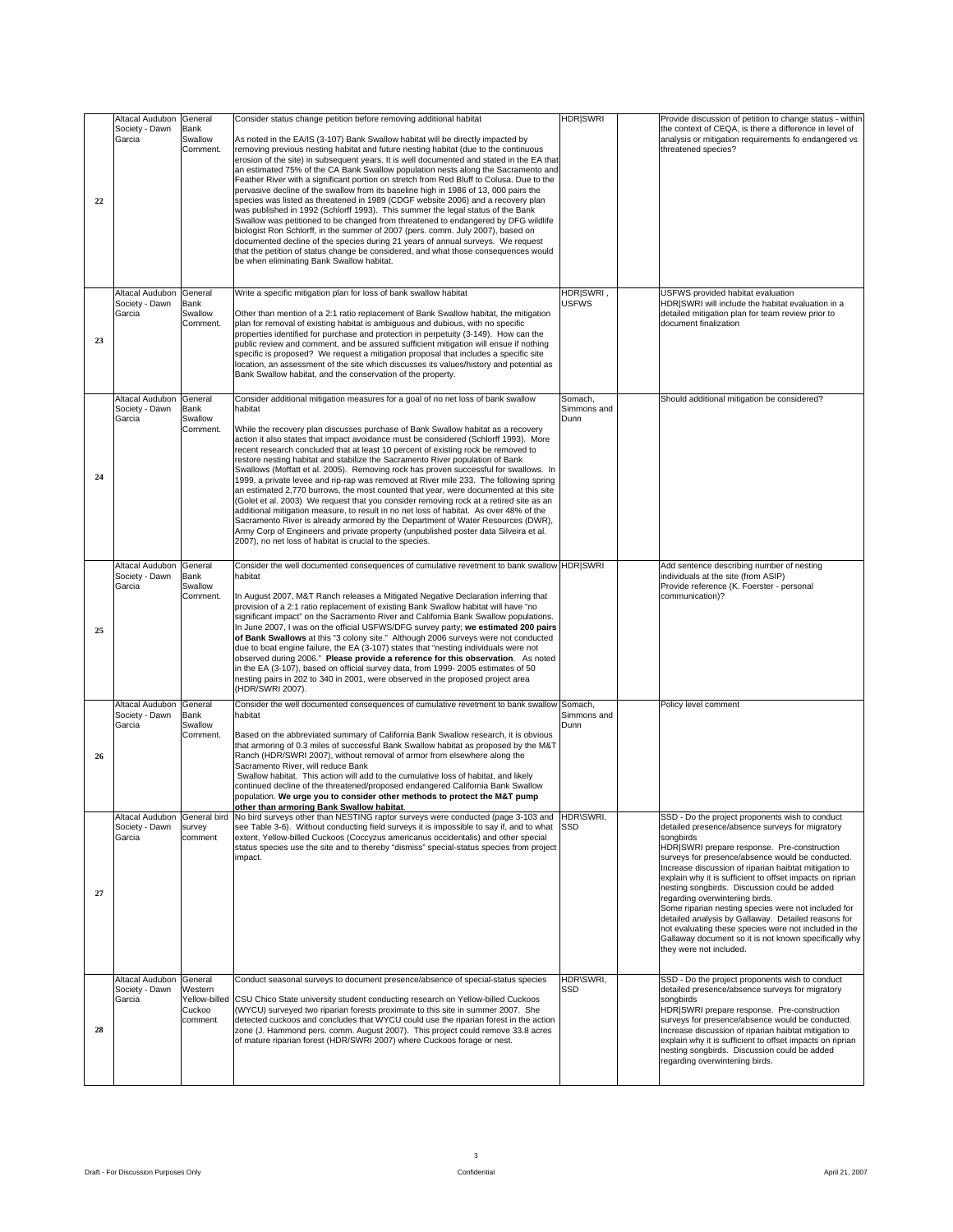| Altacal Audubon General         | Yellow-breasted Chat (Icteria virens) and Yellow Warbler (Dendroica petechia) should  HDR\SWRI,                                                                                                                    | SSD - Do the project proponents wish to conduct                                                              |  |  |  |
|---------------------------------|--------------------------------------------------------------------------------------------------------------------------------------------------------------------------------------------------------------------|--------------------------------------------------------------------------------------------------------------|--|--|--|
| Society - Dawn yellow-          | not be dismissed from your assessment. Without songbird surveys conducted during SSD                                                                                                                               | detailed presence/absence surveys for migratory                                                              |  |  |  |
| Garcia                          | breasted<br>the summer, it is impossible to "dismiss" riparian forest nesting species from this site                                                                                                               |                                                                                                              |  |  |  |
|                                 | based on CNDBB review. The website disclaimer states that the CNDDB should not<br>chat and                                                                                                                         | HDR SWRI prepare response. Pre-construction                                                                  |  |  |  |
|                                 | yellow<br>be used "as an exhaustive and comprehensive inventory of all rare species and natural<br>warbler<br>communities statewide. Field verification for the presence or absence of sensitive                   | surveys for presence/absence would be conducted.<br>Increase discussion of riparian haibtat mitigation to    |  |  |  |
|                                 | comment<br>species will always be an important obligation of our customers input into this                                                                                                                         | explain why it is sufficient to offset impacts on riprian                                                    |  |  |  |
|                                 | database" (CNDDB website 2007). Although no formal surveys have been formerly                                                                                                                                      | nesting songbirds. Discussion could be added                                                                 |  |  |  |
|                                 | conducted in the action area by our members, both Chat and Yellow Warbler have<br>been documented nearby and on site in the riparian habitat, from spring through fall                                             | regarding overwinteriing birds.<br>Some riparian nesting species were not included for                       |  |  |  |
|                                 | (M. Skram, M. Fisher, and J. Shedd pers. comm. Aug 2007). Additionally, both warbler                                                                                                                               | detailed analysis by Gallaway. Detailed reasons for                                                          |  |  |  |
|                                 | species are documented to breed in similar riparian habitat in the proposed project,                                                                                                                               | not evaluating these species were not included in the                                                        |  |  |  |
|                                 | along Big Chico Creek and Butte Creek. Adults and fledglings of both species have<br>been recorded during point count surveys and mist-netting efforts for the last two years                                      | Gallaway document so it is not known specifically why<br>they were not included.                             |  |  |  |
|                                 |                                                                                                                                                                                                                    |                                                                                                              |  |  |  |
| Altacal Audubon General         | Willow Flycatchers (Empidonax traillii) likely use the riparian habitat (including willows) HDR\SWRI,                                                                                                              | SSD - Do the project proponents wish to conduct                                                              |  |  |  |
| Society - Dawn willow           | along the east bank during migration. In similar habitat at the sites noted above,                                                                                                                                 | detailed presence/absence surveys for migratory                                                              |  |  |  |
| Garcia                          | flycatcher<br>Willow Flycatchers have been detected and banded during spring and fall migration                                                                                                                    | songbirds<br>HDR SWRI prepare response. Pre-construction                                                     |  |  |  |
|                                 | (pers. obs. 2006-2007).<br>comment                                                                                                                                                                                 | surveys for presence/absence would be conducted.                                                             |  |  |  |
|                                 |                                                                                                                                                                                                                    | Increase discussion of riparian haibtat mitigation to                                                        |  |  |  |
|                                 |                                                                                                                                                                                                                    | explain why it is sufficient to offset impacts on riprian<br>nesting songbirds. Discussion could be added    |  |  |  |
|                                 |                                                                                                                                                                                                                    | regarding overwinteriing birds.                                                                              |  |  |  |
|                                 |                                                                                                                                                                                                                    | Some riparian nesting species were not included for                                                          |  |  |  |
|                                 |                                                                                                                                                                                                                    | detailed analysis by Gallaway. Detailed reasons for<br>not evaluating these species were not included in the |  |  |  |
|                                 |                                                                                                                                                                                                                    | Gallaway document so it is not known specifically why                                                        |  |  |  |
|                                 |                                                                                                                                                                                                                    | they were not included.                                                                                      |  |  |  |
|                                 |                                                                                                                                                                                                                    |                                                                                                              |  |  |  |
| Altacal Audubon General         | Consider additional mitigation measures for a goal of no net loss of riparian habitat and SSD,                                                                                                                     | SSD - Would the project proponents consider                                                                  |  |  |  |
|                                 | <b>HDRISWRI</b><br>Society - Dawn mitigation fragmentation that will occur with loss of habitat.                                                                                                                   | purchasing mature riparian habitat?                                                                          |  |  |  |
| Garcia                          | comment<br>Mitigation solely requiring 2:1 creation of mature riparian forest is inadequate as it does                                                                                                             | HDR SWRI include discussion regarding why 2:1<br>mitigation makes up for the time value of lost habitat      |  |  |  |
|                                 | not provide the in-kind structure, foraging or nesting habitat that characterizes mature                                                                                                                           | while riparian habitat matures.                                                                              |  |  |  |
|                                 | forest. We recommend the purchase of in-kind mature riparian forest conserved in                                                                                                                                   |                                                                                                              |  |  |  |
|                                 | perpetuity, in addition to the proposed 2:1 restoration, as the required mitigation.<br>Purchase of existing riparian habitat will result in a no net loss of riparian habitat.                                    |                                                                                                              |  |  |  |
|                                 |                                                                                                                                                                                                                    |                                                                                                              |  |  |  |
| Altacal Audubon General         | The fragmentation of riparian habitat, which will occur if the proposed project is                                                                                                                                 | Determine if additional mitigation would be                                                                  |  |  |  |
| Society - Dawn mitigation       | <b>HDRISWRI</b><br>permitted, increases birds' potential for predation as well as parasitism by brown-                                                                                                             | undertaken.                                                                                                  |  |  |  |
| Garcia                          | headed cowbirds (Molothrus ater). If implemented, our mitigation recommendations<br>comment                                                                                                                        |                                                                                                              |  |  |  |
|                                 | will help ensure the survivorship and productivity of the Yellow Warblers and Yellow-<br>breasted Chats as well as other nesting songbirds.                                                                        |                                                                                                              |  |  |  |
|                                 |                                                                                                                                                                                                                    |                                                                                                              |  |  |  |
| Sacramento                      | Page 4 of In the Draft Mitigated Negative Declaration document drafted by DFG, it is stated, "A                                                                                                                    |                                                                                                              |  |  |  |
| River                           | detailed mitigation monitoring planwill be developed" (page 4). Appendices E and F<br><b>MND</b>                                                                                                                   |                                                                                                              |  |  |  |
| Preservation<br>Trust - John    | of the Draft EA/Initial Study (Draft EA/IS) are labeled as such. Is there more coming or<br>is something missing?                                                                                                  |                                                                                                              |  |  |  |
| Merz                            |                                                                                                                                                                                                                    |                                                                                                              |  |  |  |
| Sacramento                      | Page 2-1, In the Draft EA/IS, under Description of the Alternatives, Table 2-1 (page 2-1), it is                                                                                                                   |                                                                                                              |  |  |  |
| River<br>Preservation           | Table 2-1<br>stated, shown that the No Action Alternative has a "high" degree of public controversy,<br>while the Dredging/Material Removal and 1520-feet Rock Toe and Tree Plus                                   |                                                                                                              |  |  |  |
| Trust - John                    | Dredging/Material Removal Alternatives are shown as having "moderate" degrees of                                                                                                                                   |                                                                                                              |  |  |  |
| 34 Merz                         | public controversy. No justification appears to be made for any of these judgments and                                                                                                                             |                                                                                                              |  |  |  |
|                                 | the Trust, among others, definitely regards the latter two alternatives as highly<br>controversial.                                                                                                                |                                                                                                              |  |  |  |
|                                 | Please justify your characterization of each alternative in this regard.                                                                                                                                           |                                                                                                              |  |  |  |
|                                 |                                                                                                                                                                                                                    |                                                                                                              |  |  |  |
| Sacramento<br>River             | Under section 2.2.2 Dredging Only Alternative (page 2-3) of the Draft EA/IS it is stated,<br>Section<br>2.2.2. Page 2 The spoils site is located within the floodplain of the river, at an existing gravel storage |                                                                                                              |  |  |  |
| 35 Preservation                 | area. The storage site would not significantly alter floodplain capacity." Please justify                                                                                                                          |                                                                                                              |  |  |  |
| Trust - John                    | this statement.                                                                                                                                                                                                    |                                                                                                              |  |  |  |
|                                 | Sacramento Section Under the same section as above, it is stated "The gravel and sand would be made                                                                                                                |                                                                                                              |  |  |  |
| River                           | 2.2.2, Page 2 available only for river and floodplain restoration activities at a future date." The                                                                                                                |                                                                                                              |  |  |  |
| Preservation                    | original gravel bar removal project that created the spoils site was done in 2001 and                                                                                                                              |                                                                                                              |  |  |  |
| Trust - John<br>36 Merz         | there was no provision at that time for the future use of that material. Please clarify<br>who owns all of this material and verify that the proposed dredging of additional                                       |                                                                                                              |  |  |  |
|                                 | materials will be limited to the current configuration of the 2001 spoils site. In addition,                                                                                                                       |                                                                                                              |  |  |  |
|                                 | please identify who will have the authority to make future decisions concerning the use<br>of this material.                                                                                                       |                                                                                                              |  |  |  |
|                                 |                                                                                                                                                                                                                    |                                                                                                              |  |  |  |
| Sacramento<br>River             | Page 2-3<br>Related to the above, the Trust would like to know why the 2001 project is not<br>referenced in the Draft EA/IS in a more complete fashion, including an update on any                                 |                                                                                                              |  |  |  |
| Preservation                    | and all mitigation requirements that were required of that project.                                                                                                                                                |                                                                                                              |  |  |  |
| Trust - John<br>Merz            |                                                                                                                                                                                                                    |                                                                                                              |  |  |  |
| Sacramento                      | Section<br>Under the same section as above (page 2-5), it is stated "As mitigation for loss of                                                                                                                     |                                                                                                              |  |  |  |
| River                           | 2.2.2, Page 2 riparian bar and aquatic backwater habitat, M&T Chico Ranch/Llano Seco Rancho                                                                                                                        |                                                                                                              |  |  |  |
| Preservation                    | would restore degraded habitat at or near the affected area." No details are given                                                                                                                                 |                                                                                                              |  |  |  |
| Trust - John<br>38 Merz         | concerning how much habitat will be impacted and the mitigation required to address<br>this issue. In fact, the Trust is unable to determine if the impacts from the dredging                                      |                                                                                                              |  |  |  |
|                                 | portion of the Project are addressed anywhere in the proposed Mitigation Monitoring                                                                                                                                |                                                                                                              |  |  |  |
|                                 | and Reporting Plan (MMRP). Please provide further details as required by law.                                                                                                                                      |                                                                                                              |  |  |  |
|                                 |                                                                                                                                                                                                                    |                                                                                                              |  |  |  |
| Sacramento                      | Appendix E, Under Biological Resources: Valley Riverine Aquatic (page E-2) it is stated that, "As a                                                                                                                |                                                                                                              |  |  |  |
| River                           | Page E-2 sub-component of VRA habitat, 1520 linear feet of SRA habitat will be restored or                                                                                                                         |                                                                                                              |  |  |  |
| Preservation<br>39 Trust - John | enhanced through the incorporation of tree clusters in the design of the stone toe and<br>tree revetment." Please identify which agency/agencies agree with this evaluation, as                                    |                                                                                                              |  |  |  |
|                                 | the Trust finds it difficult to believe. Appropriate scientific references would be                                                                                                                                |                                                                                                              |  |  |  |
|                                 | appreciated.                                                                                                                                                                                                       |                                                                                                              |  |  |  |
|                                 |                                                                                                                                                                                                                    |                                                                                                              |  |  |  |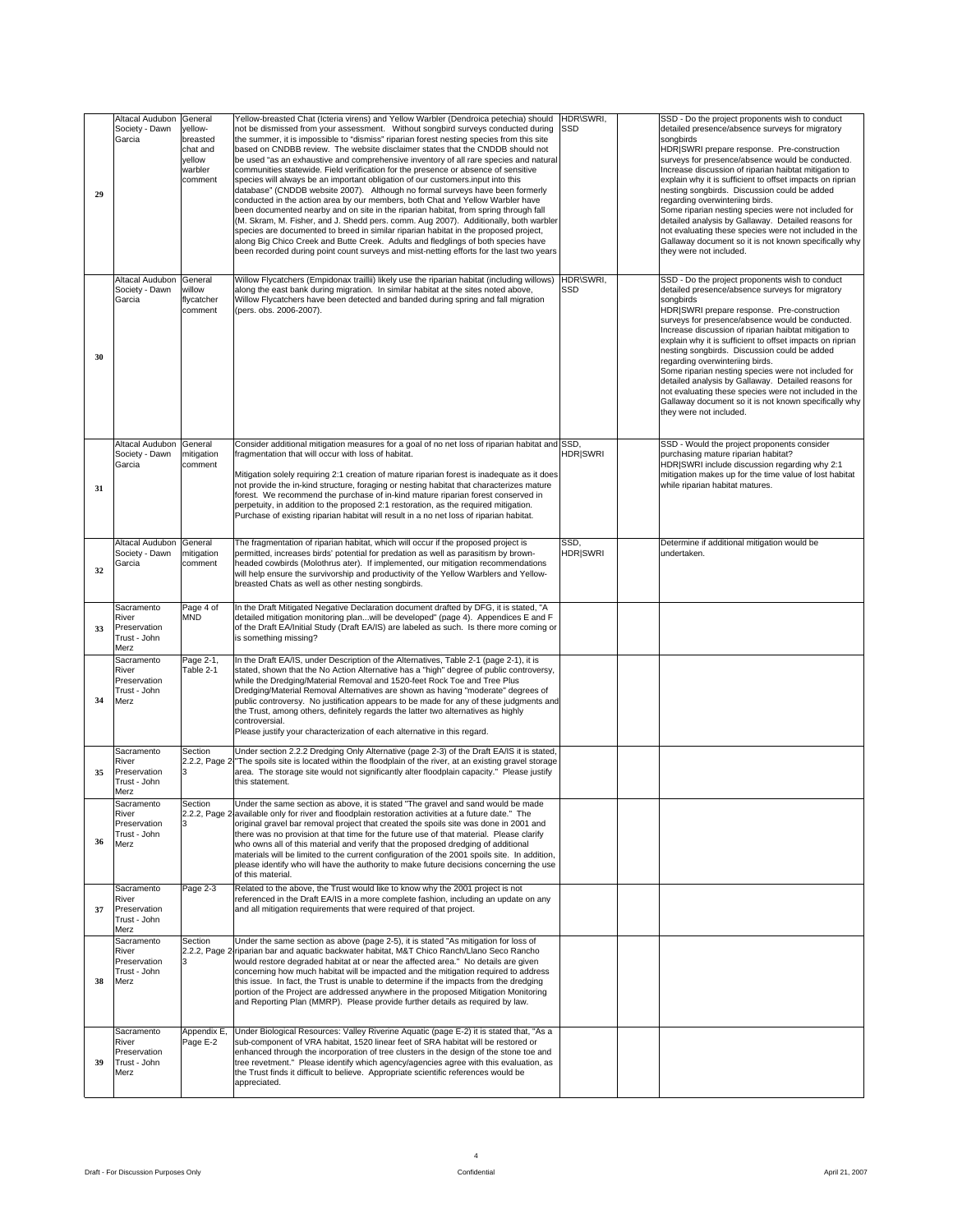| Sacramento<br>River<br>Preservation<br>$40$ Trust - John              | Page E-2,<br>and E-3                 | Appendix E, Under Biological Resources: VRA, Valley/Foothill Riparian and Grassland (pages E-<br>2&3) it is stated that "The M&T Chico Ranch/Llano Seco Rancho and the Sacramento<br>River National Wildlife Refuge will work cooperatively to develop a plan of planting,<br>maintenance, and management" for each of the restoration areas associated with<br>these habitat types. It appears that Appendix F, Riparian Vegetation and Native<br>Grassland Mitigation Plan, speaks to this issue. Is there more coming or is something<br>missing?                                                                                                                                                          |  |  |  |
|-----------------------------------------------------------------------|--------------------------------------|---------------------------------------------------------------------------------------------------------------------------------------------------------------------------------------------------------------------------------------------------------------------------------------------------------------------------------------------------------------------------------------------------------------------------------------------------------------------------------------------------------------------------------------------------------------------------------------------------------------------------------------------------------------------------------------------------------------|--|--|--|
| Sacramento<br>River<br>41 Preservation<br>Trust - John<br>Merz        | Page E-3                             | Appendix E, Under Biological Resources: Valley Elderberry Longhorn Beetle (page E-3) it is stated<br>that EO5 & EO7 are to be transplanted as necessary. Where are these plants going to<br>be transplanted? What is going to happen to EO4?                                                                                                                                                                                                                                                                                                                                                                                                                                                                  |  |  |  |
| Sacramento<br>River<br>Preservation<br>42 Trust - John<br>Merz        |                                      | Appendix E, Under Biological Resources: Bald Eagle (page E-4), it appears there may be an impact<br>Page E-4 to winter roosting sites if the construction season runs into November. In addition, the<br>Trust believes that there may well be impacts to other raptor species in addition to the<br>Bald Eagle and Swainson's Hawk. In fact, there are any number of avian species that<br>are dependent on the riparian and aquatic habitats of the Sacramento River. A more<br>thorough discussion in this regard is hereby request.                                                                                                                                                                       |  |  |  |
| Sacramento<br>River<br>43 Preservation<br>Trust - John<br>Merz        |                                      | Appendix E, Under Biological Resources: Bank Swallow (page E-4) the problem is simply put - a<br>Page E-4   legally defensible mitigation monitoring plan has yet to be developed. This is<br>unacceptable.                                                                                                                                                                                                                                                                                                                                                                                                                                                                                                   |  |  |  |
| Sacramento<br>River<br>Preservation<br>Trust - John<br>44 Merz        |                                      | Appendix E, Under Biological Resources: Northwestern Pond Turtle (page E-5) it is stated that<br>Page E-5   "impacts to suitable habitat will be compensated for at a greater than 1:1 ratio." How<br>much greater? In addition, there is a statement made in Appendix F (page F-2) that<br>states "To the extent practicable, remove or exclude evaluated amphibian and reptile<br>species from construction corridors before construction is initiated." What species are<br>being referred to and who will make the determination of what is "practical"? More<br>importantly, where is this referenced in the MMRP?                                                                                       |  |  |  |
| Sacramento<br>River<br>Preservation<br>45 Trust - John<br>Merz        |                                      | Appendix E, Under Recreation and Navigational Safety (page E-5) it is stated that "IWM would be<br>Page E-5   placed in a manner that reduces its ability to act as a "strainer", thus reducing the risk<br>to recreationists flowing with the river current, especially swimmers and those in<br>canoes." Reduction is not elimination.<br>Who is going to be liable if someone gets hurt or killed as a consequence of this<br>Project?                                                                                                                                                                                                                                                                     |  |  |  |
| Sacramento<br><b>River</b><br>46 Preservation<br>Trust - John<br>Merz | Appendix F                           | It is stated that the restoration of valley foothill riparian habitat as part of Project<br>mitigation "will be implemented by the M&T Chico Ranch and the Llano Seco Rancho".<br>What does that mean exactly in terms of responsibilities?                                                                                                                                                                                                                                                                                                                                                                                                                                                                   |  |  |  |
| Sacramento<br>River<br>Preservation<br>47 Trust - John<br>Merz        | Appendix F,<br>Page F-7,<br>Figure 3 | Specific to the Valley Oak/Mixed Riparian Forest Mitigation Site referenced on page F-<br>6 (shown in Figure 3, page F-7), the location is on the Llano Seco Rancho<br>approximately 8 miles downstream of the Proposed Action Area. Why is this mitigation<br>not occurring closer to the area of impact?<br>For instance, why isn't a suitable location available on the adjacent M&T Chico Ranch?                                                                                                                                                                                                                                                                                                          |  |  |  |
| Sacramento<br>48 Preservation<br>Trust - John<br>Merz                 |                                      | Appendix F   Of similar concern is the Grassland Restoration Site located within the Rio Vista Unit of<br>the Sacramento River National Wildlife Refuge. This site is 24 miles upstream, which<br>leaves a lot to be desired in terms of habitat continuity in the Proposed Action Area.<br>Please justify.                                                                                                                                                                                                                                                                                                                                                                                                   |  |  |  |
| Sacramento<br>River<br>49 Preservation<br>Trust - John<br>Merz        |                                      | Appendix F Related to the above is a statement on page F-17 that "Various phases of the Rio Vista<br>project implementation have already occurred." Since the Project has yet to be<br>approved, how does that work?                                                                                                                                                                                                                                                                                                                                                                                                                                                                                          |  |  |  |
| Sacramento<br>River<br>50 Preservation<br>Trust - John<br>Merz        | and F-17                             | Appendix F, The budgets found on pages F-11 and F-17 seem hard to believe. Do the figures<br>Page F-11, shown cover the entire mitigation period and who is responsible for paying the bills?                                                                                                                                                                                                                                                                                                                                                                                                                                                                                                                 |  |  |  |
| Sacramento<br>River<br>Preservation<br>Trust - John<br>51 Merz        |                                      | Page 2-19 Under Other Alternatives Considered But Rejected (page 2-19), the Trust finds it<br>interesting that 17 days after we submitted our comments concerning the October 2006<br>Draft EA/IS for this project, the Steering Committee "determined the need to increase<br>the length of the rock toe revetment<br>from 700 feet to 1520 feet to ensure that the rock toe and brush revetment would not<br>become 'flanked'." The Trust believes that our November 13, 2006 comments still<br>have value in the current conversation and hereby incorporate them as part of this<br>submittal (see attached Comments on MT).                                                                              |  |  |  |
| Sacramento<br>52 Preservation<br>Trust - John<br>Merz                 |                                      | Page 3-10   Related to the above, on page 3-10 it is stated "the State Reclamation Board and State<br>Lands Commission issued letters authorizing the construction of the rock and brush<br>revetment." The Trust hereby requests copies of said letters.                                                                                                                                                                                                                                                                                                                                                                                                                                                     |  |  |  |
| Sacramento<br>River<br>Preservation<br>Trust - John<br>Merz<br>53     | 110                                  | Page 2-1   Also related to the above, on page 2-1 it states "Each of the alternatives was identified<br>and Page 2- by the Steering Committee as a temporary solution (emphasis<br>added) to the bank erosion and gravel deposition occurring in the Action/Project Area<br>until a permanent solution (emphasis added) can be identified and implemented." This<br>is reinforced by the comment on page 2-10 stating "subsequent discussions among the<br>Action/Project Proponents and the resource agencies indicated that the proposed<br>Action/Project may be included as part of the permanent, long-term solution." This<br>Project is clearly part of a larger effort and must be evaluated as such. |  |  |  |
| Sacramento<br>River<br>54 Preservation<br>Trust - John<br>Merz        | General                              | The Trust finds that the Draft EA/IS is deficient in a number of areas, with the treatment<br>Comment of aesthetics and cumulative impacts of particular note.                                                                                                                                                                                                                                                                                                                                                                                                                                                                                                                                                |  |  |  |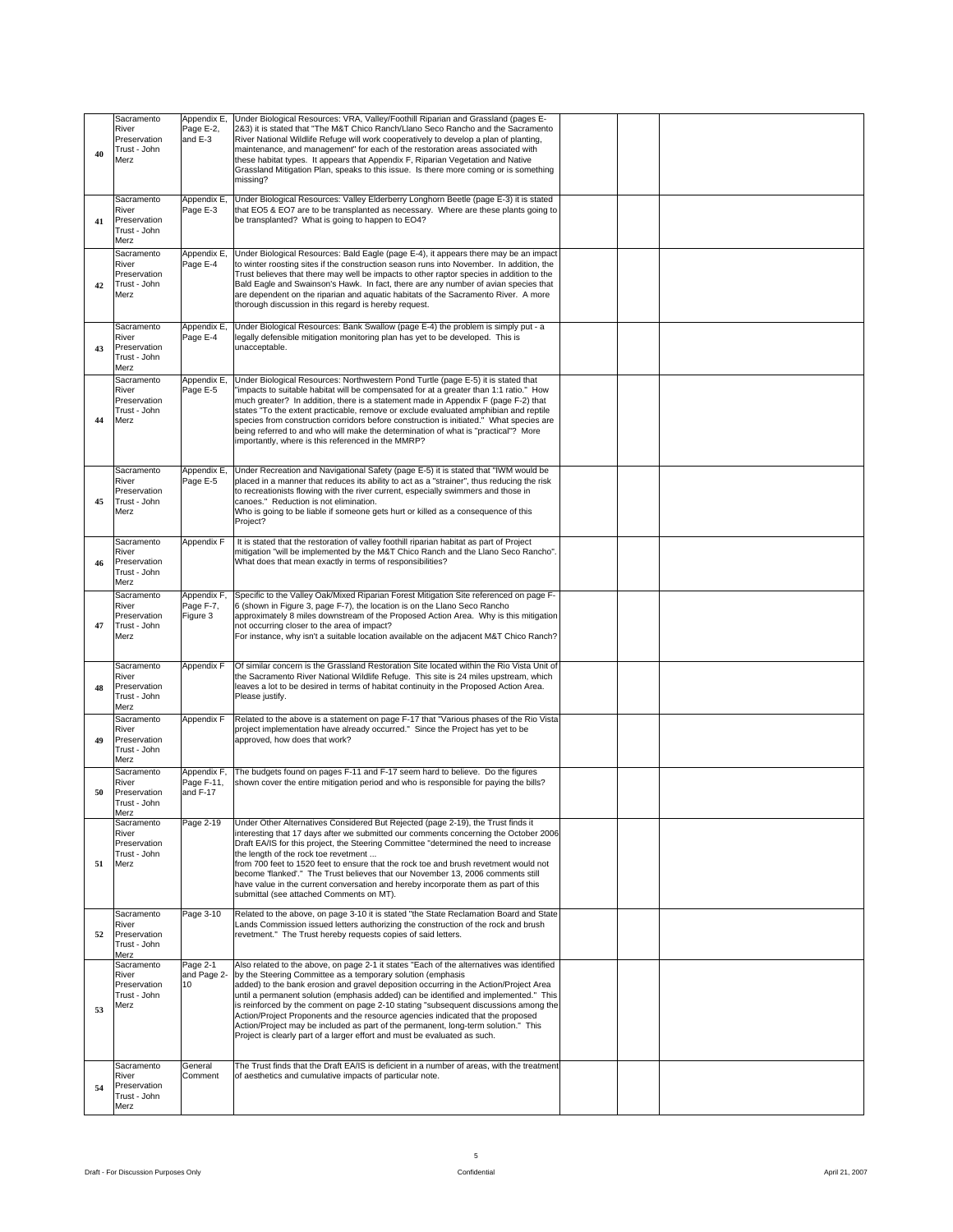| Sacramento                          | General The Trust also finds it interesting that the discussion of potential impacts to fish species                                                                  |  |  |
|-------------------------------------|-----------------------------------------------------------------------------------------------------------------------------------------------------------------------|--|--|
| River                               | Comment is one-sided in most regards and that the dynamics of the river have not been                                                                                 |  |  |
| Preservation                        | adequately addressed and respected. In short, the vision of CALFED relative to a                                                                                      |  |  |
| Trust - John                        | meandering river system is being seriously challenged by the Project and should be                                                                                    |  |  |
| Merz                                |                                                                                                                                                                       |  |  |
| Sacramento                          | General Once again, the Trust believes that an Environmental Impact Report /Statement must                                                                            |  |  |
| River                               | Comment be required for this project                                                                                                                                  |  |  |
| 56 Preservation                     |                                                                                                                                                                       |  |  |
| Trust - John                        |                                                                                                                                                                       |  |  |
| Merz                                |                                                                                                                                                                       |  |  |
| Sacramento                          | General   In addition, the Trust requests that at least one public hearing be held concerning this                                                                    |  |  |
| River                               | Comment Project before any further action is taken.                                                                                                                   |  |  |
| Preservation                        |                                                                                                                                                                       |  |  |
| Trust - John                        |                                                                                                                                                                       |  |  |
| Merz                                |                                                                                                                                                                       |  |  |
|                                     |                                                                                                                                                                       |  |  |
|                                     | Sacramento General Overall, the proposed action limits the migration of the channel, eliminates bank                                                                  |  |  |
| River                               | erosion, and ultimately-by simple definition of the actions proposed-limits channel                                                                                   |  |  |
| Preservation<br>Trust               | migration. While the document evaluates numerous resource areas, it fails in its                                                                                      |  |  |
|                                     | analysis to expand its scope to include the obvious effects on macro-scale river and<br>ecological processes. For example, while Section 3.7, Geomorphology and Soils |  |  |
|                                     | includes mention of "channel meander" in the Affected Environment subsection, it fails                                                                                |  |  |
|                                     | to include any "significance criteria" that evaluate the proposed projects adverse effects                                                                            |  |  |
|                                     | on river channel meander. Further, the analysis neglects to examine other important                                                                                   |  |  |
|                                     | criteria that are significant, such as changes to bed elevation and ecological processes                                                                              |  |  |
|                                     | that are driven by physical river process.                                                                                                                            |  |  |
|                                     |                                                                                                                                                                       |  |  |
|                                     |                                                                                                                                                                       |  |  |
| Sacramento General                  | This project is part of a larger project called the M&T/Llano Seco Fish Screen Facility,                                                                              |  |  |
| River                               | Short-term/Long-term Protection Project. A full description of the larger project can be                                                                              |  |  |
| Preservation                        | found on the Ducks Unlimited website and is summarized in a "Technical                                                                                                |  |  |
| Trust                               | Memorandum: Workshop 4 Summary" and PowerPoint, which was presented at the                                                                                            |  |  |
|                                     | October 3, 2006 Technical Advisory Committee meeting of the Sacramento River                                                                                          |  |  |
|                                     | Conservation Area Forum (SRCAF) and is hereby incorporated by reference. It is also                                                                                   |  |  |
|                                     | worth noting that the document being analyzed uses the word "interim" in a number of                                                                                  |  |  |
|                                     | locations (i.e. Figures 2-3 and 3-1). As a consequence, this document is only a piece                                                                                 |  |  |
|                                     | of a larger picture (project) and is therefore in violation of both CEQA and NEPA.                                                                                    |  |  |
|                                     |                                                                                                                                                                       |  |  |
|                                     | Sacramento General Despite the fact that this project has a long history, the document consistently ignores                                                           |  |  |
| River                               | existing, relevant, readily available information regarding conditions on the river at the                                                                            |  |  |
| Preservation                        | time the decision document was made available for comment. Specifically, the                                                                                          |  |  |
| Trust                               | document ignores information on bank retreat from the 2005-2006 high-water season                                                                                     |  |  |
|                                     | which is in distinct contradiction to information and trends presented in the document.                                                                               |  |  |
|                                     | Furthermore, this information was available over one month prior to release of the                                                                                    |  |  |
|                                     | document. This information must be integrated into the NEPA/CEQA analysis.                                                                                            |  |  |
|                                     |                                                                                                                                                                       |  |  |
| Sacramento General                  | Throughout the document, resource analysis sections simply treat the effects of                                                                                       |  |  |
| River                               | Alternative D as the same as Alternative C, "except that an additional 500-feet of rock                                                                               |  |  |
| Preservation                        | toe and tree would be installed on the western bank of the Sacramento River." While                                                                                   |  |  |
| Trust                               | this citation is clearly the only difference between the two actions, the effects of the two                                                                          |  |  |
|                                     |                                                                                                                                                                       |  |  |
|                                     |                                                                                                                                                                       |  |  |
|                                     | alternatives must be analyzed individually. This is particularly the case when                                                                                        |  |  |
|                                     | examining visual and aesthetic resources. This environmental decision document is<br>deficient without complete analysis of all alternatives.                         |  |  |
|                                     |                                                                                                                                                                       |  |  |
| Sacramento General                  | While the document clearly covers every applicable special status species potentially                                                                                 |  |  |
| River                               | occurring on site, the analysis of potential project affects falls far short of adequate.                                                                             |  |  |
| Preservation                        | While the analysis covers each impact mechanism for the project, missing from the                                                                                     |  |  |
| Trust                               | analysis is the most crucial aspect of the document: accurately describing and                                                                                        |  |  |
|                                     | evaluating all of the actual affects (short term and long-term) that accompany each of                                                                                |  |  |
|                                     | these impact mechanisms. For example, take spawning gravel recruitment. For five                                                                                      |  |  |
|                                     | years in a row (should conditions merit) the project could remove from the river                                                                                      |  |  |
|                                     | approximately 189,000 tons of sediment; however, the project never describes or                                                                                       |  |  |
|                                     | discusses the potential adverse effects on spawning gravel recruitment. Similarly, with                                                                               |  |  |
|                                     | over 700 feet of revetment proposed, the analysis fails to examine the effects of bank                                                                                |  |  |
|                                     | revetment on inhibiting bank erosion and subsequent spawning gravel recruitment.                                                                                      |  |  |
|                                     | This omission is particularly important when the document itself points out that                                                                                      |  |  |
|                                     | "Reduction in the availability and quality of spawning gravel downstream of dams has                                                                                  |  |  |
|                                     | also been identified as a factor affecting the species [Chinook salmon]." Other omission                                                                              |  |  |
|                                     |                                                                                                                                                                       |  |  |
|                                     |                                                                                                                                                                       |  |  |
|                                     | Sacramento General A considerable amount of effort and disagreement appears to be included in the history                                                             |  |  |
| River                               | of the Expert Panel and Steering Committee. Despite the fact that criteria were                                                                                       |  |  |
| Preservation                        | established to inform a decision on finding a final recommendation, the decision was                                                                                  |  |  |
| Trust                               | made to abandon those goals, and evaluate a "non-goal alternative" in the decision                                                                                    |  |  |
|                                     | matrix. Aside from the fact that your process essentially cast aside what was a                                                                                       |  |  |
|                                     | legitimate process (instead a solution was decided upon that met all but the ecological                                                                               |  |  |
|                                     | goal of meeting river meander criteria) we are curious about how the costs of the                                                                                     |  |  |
|                                     | project can be justified, and ultimately, how they were found to be cost-                                                                                             |  |  |
|                                     | effective-particularly after 5 years when additional dredging and/or redesign or                                                                                      |  |  |
|                                     | configuration of revetment is required. In short, the decision to begin down the path of                                                                              |  |  |
|                                     | any of the alternatives (A-E) proposed in the document, leads to what will undoubtedly                                                                                |  |  |
|                                     | be a perpetual fight to control the river. The cost of these sorts of river-control efforts is                                                                        |  |  |
|                                     | only now beginning to be totaled by researchers. And if the costs to society (i.e. the                                                                                |  |  |
|                                     | loss of habitat and ongoing cost of design, modeling, engineering, human energy in mee                                                                                |  |  |
|                                     |                                                                                                                                                                       |  |  |
|                                     |                                                                                                                                                                       |  |  |
| Sacramento                          | Section 1.1 (Section 1.1) The text describes that "actions evaluated in this document would                                                                           |  |  |
| River                               | occur on Federal property, would be fully or partially funded by Federal agencies'                                                                                    |  |  |
| Preservation                        | and that "the project is funded by the California Bay-Delta Authority (CBDA)." It is                                                                                  |  |  |
| $64$ $\overline{\phantom{a}}$ Trust | unclear if "the project" is the preparation of the environmental document, the proposed                                                                               |  |  |
|                                     | action, or both. Please clarify. Additionally, please describe the amount and nature of<br>public and private funds used for the project.                             |  |  |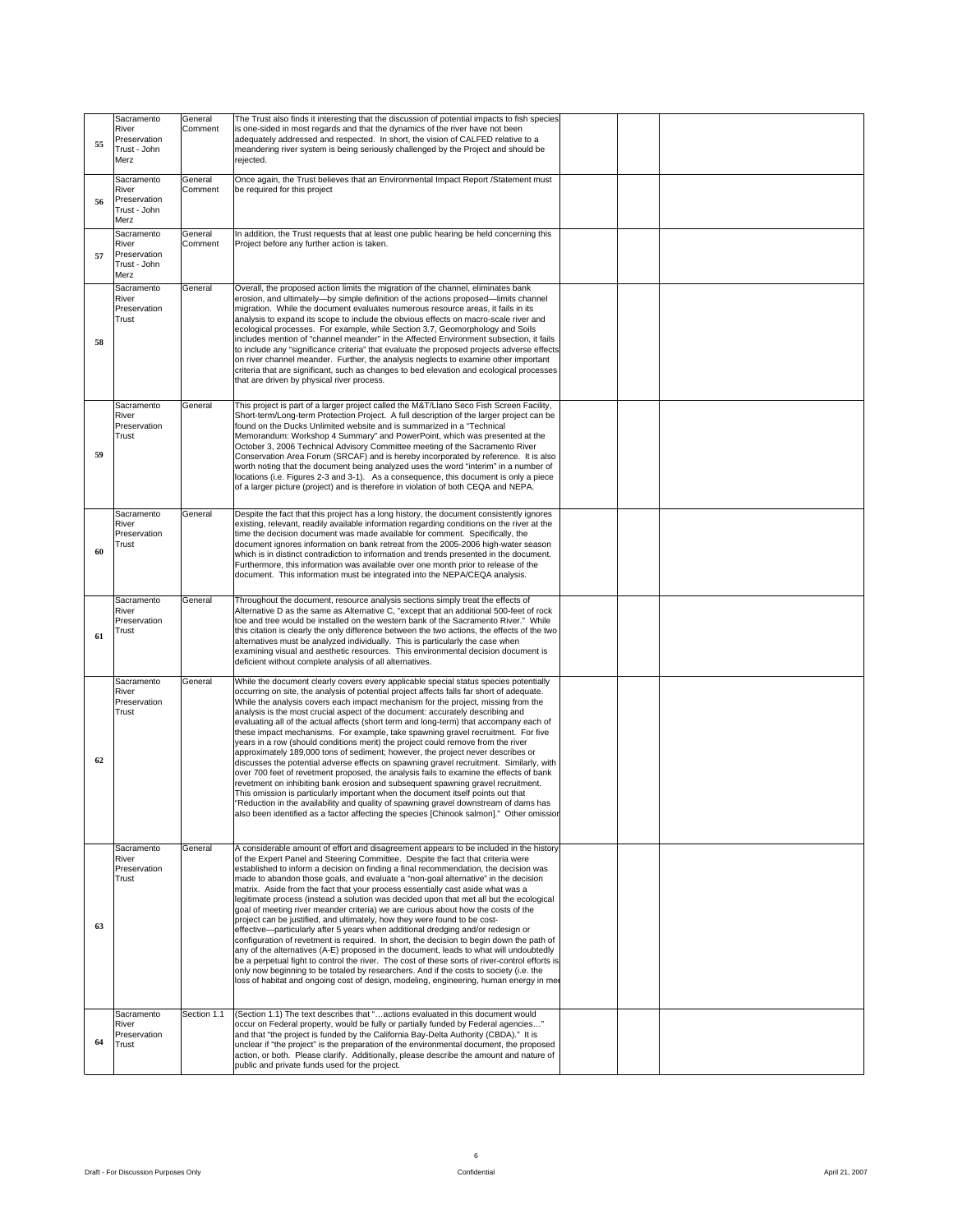| Sacramento<br>River<br>65 Preservation                      | Section 1.4 (Section 1.4) This section of the document uses the terms "study area" and "project"<br>area" interchangeably, ostensibly to describe the area of the proposed action. Please<br>clarify the specific area examined for environmental effects (including cumulative                                                                                                                                                                                                                                                                                                                                                                                                                                                                                                                                                                                                                                                                                                                                                                                                                                                                                                                                                        |  |
|-------------------------------------------------------------|----------------------------------------------------------------------------------------------------------------------------------------------------------------------------------------------------------------------------------------------------------------------------------------------------------------------------------------------------------------------------------------------------------------------------------------------------------------------------------------------------------------------------------------------------------------------------------------------------------------------------------------------------------------------------------------------------------------------------------------------------------------------------------------------------------------------------------------------------------------------------------------------------------------------------------------------------------------------------------------------------------------------------------------------------------------------------------------------------------------------------------------------------------------------------------------------------------------------------------------|--|
| Trust<br>Sacramento<br>River<br>Preservation<br>Trust<br>66 | effects) in relation the project footprint as outlined in Figure 1-3.<br>Section 2.2.1 (Section 2.2.1) The document states definitively that "The No-Action alternative would<br>result in continued erosion of the right (west) bank, and growth of the in-channel gravel<br>bar upstream of the diversion." While perhaps based on modeling results and expert<br>opinion, this statement is clearly speculative and inaccurate. For instance, channel<br>migration monitoring this past water year illustrates that channel migration as a<br>function of water year type is not entirely clear-cut: this past year was wet, yet bank<br>retreat was minimal (see attached information from DWR, Northern District). A more<br>accurate characterization of the no action alternative would be that natural channel<br>processes would occur, with the exact outcome of channel migration and sediment                                                                                                                                                                                                                                                                                                                              |  |
| Sacramento<br>River<br>Preservation<br>Trust<br>67          | dynamics unknown.<br>Section 2.2.1 (Section 2.2.1) Alternative A describes the "No-Action alternative" for the project. As is<br>stated in the document the No-Action alternative was developed to "meet the<br>requirements of NEPA and to serve as a baseline for assessing the impacts of<br>proposed actions." (our emphasis). Yet the document goes on to suggest that "The No<br>Action Alternative includes the actions, practices, and land uses that would be<br>assumed to occur at the project site without Federal funding authorized by the<br>CALFED Program. Alternate sources of funding would need to be acquired before<br>M&T Chico Ranch/Llano Seco Rancho could implement the activities to maintain<br>pumping capabilities without impacting salmonids in the Sacramento River or Big<br>Chico Creek." (our emphasis).<br>This language entirely confuses the nature of the evaluation of the proposed action and<br>the no-action alternatives. Firstly, if, as is written in the document, similar activities to<br>maintain pumping capabilities (albeit via alternative funding, as noted in the document)<br>is to constitute "no action," then it is quite unclear what analysis is actually being conduc |  |
| Sacramento<br>River<br>Preservation<br>Trust<br>68          | Section 2.2.1 Secondly, because Section 2.2.1, Paragraph 1, Sentences 3 & 4 (assuming the<br>missing period is included) implies that No-Action would be comprised of "activities to<br>maintain pumping capabilities," we find noteworthy that section 2.2.1 goes on to only<br>describe what would occur should no such activities take place. Because the No-<br>Action "activities to maintain pumping capabilities" are not described, an adequate<br>baseline has not been established and environmental analysis is deficient. This<br>suggests that conducting analysis against this "no action" baseline is not consistent<br>with the NEPA because it is at best a comparison against an unspecified, undefined<br>"baseline" action that has yet to occur, and at worst actually constitutes a comparison<br>of action alternatives (activity to maintain pumping capabilities, either Federally funded<br>or funded via an alternate source).                                                                                                                                                                                                                                                                              |  |
| River<br>Preservation<br>Trust<br>69                        | Sacramento Section 2.2.1 Finally, if the only difference between No-Action (which would consist of activities to<br>maintain pumping capabilities similar to proposed actions, but funded by "alternate<br>sources") and the proposed actions is the fact that the proposed action would utilize<br>Federal funding via the CALFED Program, isn't this less an analysis of alternatives<br>than an evaluation of a Federally funded action versus some other, unspecified action?<br>It is our contention that language describing and discussing funding (or alternative<br>funding) is entirely inappropriate, confusing, and misleading.                                                                                                                                                                                                                                                                                                                                                                                                                                                                                                                                                                                            |  |
| Sacramento<br>River<br>Preservation<br>Trust<br>70          | Section 2.2.1 (Section 2.2.1) The document states that "The time frame used to analyze all<br>alternatives is 5-years (Steering Committee conference call, August 25, 2005)." It is<br>entirely unclear why this statement is made within the description of the No-Action<br>alternative. Furthermore, if analysis performed for this NEPA/CEQA analysis was done<br>on a timeframe of 5 years, this entire environmental document is invalid as this does<br>not meet the definition of "reasonably foreseeable" for determining cumulative effects,<br>and other aspects of environmental analysis.                                                                                                                                                                                                                                                                                                                                                                                                                                                                                                                                                                                                                                 |  |
| Sacramento<br>River<br>Preservation<br>$71$ Trust           | Section 2.2.2 The statement that "As mitigation for loss of riparian bar and aquatic backwater habitat,<br>M&T Chico Ranch/Llano Seco Rancho would restore degraded habitat at or near the<br>affected area. Proposed restoration activities would include the removal of non-native<br>vegetation and provide Shaded Riverine Aquatic (SRA) and/or riparian habitat" does<br>not specifically state the timing of implementation, quantity or location of mitigation, nor<br>a timetable for implementation. This is appears to be in violation of CEQA.                                                                                                                                                                                                                                                                                                                                                                                                                                                                                                                                                                                                                                                                              |  |
| Sacramento<br>River<br>Preservation<br>Trust<br>72          | Section 2.2.2 (Section 2.2.2) Please provide modeling results to substantiate the claim that "The<br>storage site would not significantly alter floodplain capacity." Based on our experience,<br>the placement of approximately 189,000 tons of sediment in a floodway can have an<br>adverse effect on capacity and nearby infrastructure (ie bridges, levees, etc). Further,<br>a Reclamation Board permit is required to place fill material in a floodway. The<br>document appears deficient because it contains no information or analysis of the<br>affects of the proposed action on the floodway from this fill placement.                                                                                                                                                                                                                                                                                                                                                                                                                                                                                                                                                                                                    |  |
| Sacramento<br>River<br>73<br>Preservation<br>Trust          | Section<br>While the lack of scale is irrelevant, the diagram depicting "proposed ground" (shown<br>$2.2.2. -$<br>as a dashed line in the section view of the figure) is inconsistent with the description of<br>Figure 2-2 a 5-10 foot berm being left to isolate the river from the excavation area.                                                                                                                                                                                                                                                                                                                                                                                                                                                                                                                                                                                                                                                                                                                                                                                                                                                                                                                                 |  |
| Sacramento<br>River<br>Preservation<br>Trust                | Section 2.2.3 (Section 2.2.3, and others) The information in Paragraph 2 should be revised to<br>and others include bank retreat data from water year 2005—a wet year which breaks the trend of<br>strong bank retreat in wet years (see DWR attachment referenced above).<br>Section 2.2.3 All sections of the document (of note, details in Section 2.2.5) that describe and lay out                                                                                                                                                                                                                                                                                                                                                                                                                                                                                                                                                                                                                                                                                                                                                                                                                                                 |  |
| Sacramento<br>River<br>Preservation<br>75<br>Trust          | and others generalizations regarding bank retreat must be revised, integrating the relevant<br>information for years beyond 2003. Given the timing of the data collected by DWR, it is<br>clear that this information exists, is relevant, readily available, and should be integrated<br>into the NEPA/CEQA analysis.                                                                                                                                                                                                                                                                                                                                                                                                                                                                                                                                                                                                                                                                                                                                                                                                                                                                                                                 |  |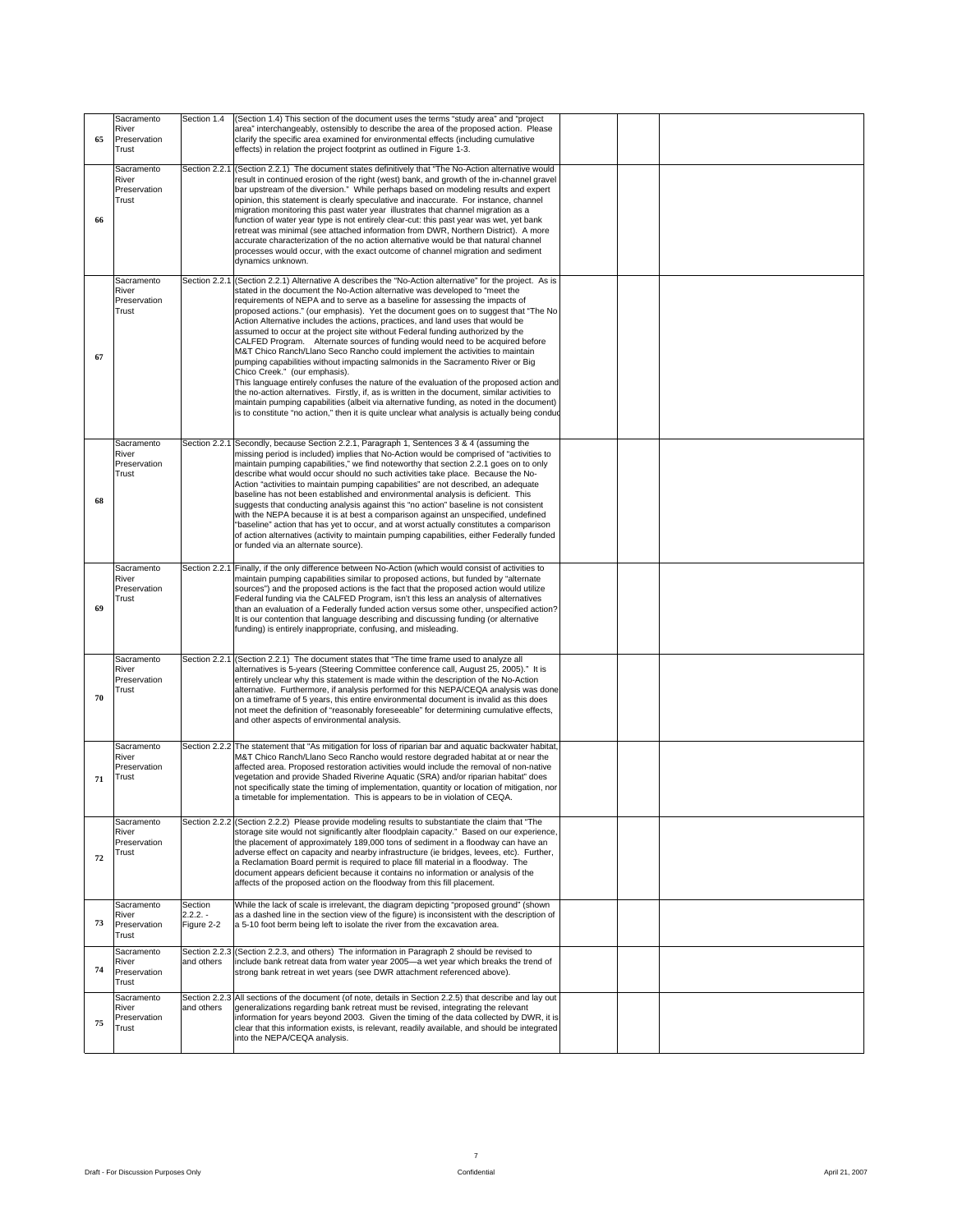|                       | Sacramento   Figure 2-6   (Figure 2-6) Figure 2-6 is an important figure in describing a key aspect of the                                                                           |
|-----------------------|--------------------------------------------------------------------------------------------------------------------------------------------------------------------------------------|
| River                 | proposed action. Unfortunately, the drawings do not include existing and proposed                                                                                                    |
| Preservation          | land surface lines. A dashed line is included that, based on the scale of the drawings,                                                                                              |
| <b>Trust</b>          | does not appear to match conditions on site. Further, while the figure notes that some                                                                                               |
|                       | fill will be undertaken in the conspicuous void behind the rock in section B-B', it is<br>unclear what the finished grade will look like, and if any contouring of the banks will be |
|                       | undertaken.                                                                                                                                                                          |
|                       |                                                                                                                                                                                      |
|                       | Sacramento Section 2.2.3 (Section 2.2.3) The document states that an advantage of the 1:10 slope is that "The                                                                        |
| River                 | outboard edges of the trees/brush will "drape" over the rock at an elevation that is less                                                                                            |
| Preservation          | than 119 feet, thereby creating Shaded Riverine Aquatic [SRA] Habitat" (our                                                                                                          |
| Trust                 | emphasis). By definition, wood (and brush) that functions in-stream—as is proposed in<br>the document-cannot fulfill the function of SRA as it is instead functioning as instream    |
|                       | large woody debris. Because of this mischaracterization, the document is flawed in its                                                                                               |
|                       | analysis of mitigation measures because it evaluates the proposed action (with the                                                                                                   |
|                       | falsely labeled benefits of SRA creation) against its effects on the environment, which                                                                                              |
|                       | include actions that eliminate the potential for SRA creation-e.g. bank revetment and                                                                                                |
|                       | the elimination of channel migration. Quite simply, the type of mitigation described<br>does not fulfill the ecological function that is asserted in the document, and analysis is   |
|                       | therefore deficient.                                                                                                                                                                 |
|                       |                                                                                                                                                                                      |
|                       | Sacramento Section 2.2.3 (Section 2.2.3) The document states that "the trees/brush will be inundated for                                                                             |
| River<br>Preservation | longer than 38 days at 42% exceedence flow. The entire structure will be inundated for<br>23 days at 25% exceedence flow." Given the stated design specifications of the woody       |
| <b>Trust</b>          | material of the revetment, it is clear that the woody material will not be placed in a                                                                                               |
|                       | saturated environment, instead being inundated from just a few days (no high flows in                                                                                                |
|                       | an extremely dry year) to perhaps as many as 40 to 50 days in an exceptionally wet                                                                                                   |
|                       | year. This leaves the woody material subject to setting and drying the vast majority of<br>the time. While saturated woody material can remain intact for hundreds of years,         |
|                       | woody material that is subjected to wetting and drying (particularly the harsh                                                                                                       |
|                       | Mediterranean climate of California summers) is likely to begin to weaken, decay and                                                                                                 |
|                       | become susceptible to breakage and removal by higher flows.                                                                                                                          |
|                       | Maintenance of the revetment structure (particularly wood replacement or clearing) is                                                                                                |
|                       | not discussed in the document. This needs to be included for a complete analysis to<br>be undertaken. Without descriptions of maintenance activities, environmental documen          |
|                       |                                                                                                                                                                                      |
|                       |                                                                                                                                                                                      |
|                       | Sacramento Section 2.2.4 (Section 2.2.4) The document states that:                                                                                                                   |
| River                 | "This alternative would be implemented if it is determined Alternative C is ineffective in                                                                                           |
| Preservation          | maintaining bank stabilizationPermitting requirements and mitigation under this                                                                                                      |
|                       | alternative would be increased compared to those required under Alternative C (H.<br>Brown, NOAA, 2005 pers comm.). Alternative D would be the same as Alternative C                 |
|                       | except that an additional 500- linear feet of toe and bank protection would be installed                                                                                             |
|                       | upstream of the 700-foot section, bringing the total length of bank revetment under this                                                                                             |
|                       | alternative to 1,200-feet."                                                                                                                                                          |
|                       | First, while the document points out earlier that implementing Alternative D (should                                                                                                 |
|                       | Alternative C prove ineffective) "would require a new decision document", the wording                                                                                                |
|                       | in the section cited above indicates that Alternative D (and ostensibly Alternative E)<br>would be the default action should Alternative C prove ineffective. This is inconsistent   |
|                       | with conversation between the Trust and Paul Ward, Tracy McReynolds, Olen Zirkle,                                                                                                    |
|                       | and Kevin Foerster on October 19, 2006 in Chico, CA. At that time, the Trust was told                                                                                                |
|                       | that additional steps beyond the proposed action were not yet decided. In fact, the above                                                                                            |
|                       | Second, no substantiation is offered to support the claim that "Alternative D would be the                                                                                           |
|                       | Sacramento Section 2.2.5 (Section 2.2.5) The document states that "The length of the revetment was based on a                                                                        |
| River                 | review of banklines from 1996 to 2005. Since 1996, the average annual rate of retreat                                                                                                |
| Preservation          | varies from 20 to 60 feet, with some years loosing 100-feet of bank." While it is                                                                                                    |
| Trust                 | unclear if the reference is to calendar year or water year, it is clear that data from DWR                                                                                           |
|                       | (provided in the aforementioned DWR attachment) is not included in the analysis used                                                                                                 |
|                       | to derive the gross generalizations in the text cited above. In actuality, bank erosion<br>rates at the site, as averaged by year, are much lower than stated in the document.       |
|                       | Furthermore, the correlation between wet years and large amounts of bank retreat, oft                                                                                                |
|                       | referenced in the document, is also proved false by inclusion of the latest relevant and                                                                                             |
|                       | available information. As is usually the case, reality is more complex than the                                                                                                      |
|                       | document describes.                                                                                                                                                                  |
|                       | Sacramento Section 2.2.5 (Section 2.2.5) Given the design criteria stated in the text (21 foot footprint, etc.) and                                                                  |
| River                 | the assumption of launch of the entire windrow, the expectation stated in the text that                                                                                              |
| 81 Preservation       | "launched rock can be expected to extend 10 feet up from the toe of the bank" is an                                                                                                  |
| <b>Trust</b>          | underestimate.                                                                                                                                                                       |
| Sacramento            | Section 2.3 (Section 2.3) The document states that project actions on USFWS property "would                                                                                          |
| River                 | impact resources at a CALFED Project site that has already undergone NEPA/CEQA                                                                                                       |
| Preservation          | EA/EIR review known as the "Final EIR - Sacramento River- Chico Landing Sub-reach                                                                                                    |
| Trust                 | Habitat Restoration Planning"." This provides another example where the document                                                                                                     |
|                       | fails to undertake sufficient cumulative effects analysis. The site has undergone<br>environmental analysis for another project, not this project. The fact that the previous        |
|                       | project was undertaken by the same funder as is proposed for this potential action is                                                                                                |
|                       | entirely irrelevant; however, the document insinuates that this somehow alleviates the                                                                                               |
|                       | impetus for analysis of the actions of this proposed action. The document's                                                                                                          |
|                       | cumulative effects analysis also fails to analyze the effects of this project in conjunction                                                                                         |
|                       | with, or upon, other projects and actions in the area.                                                                                                                               |
|                       |                                                                                                                                                                                      |
|                       |                                                                                                                                                                                      |
|                       |                                                                                                                                                                                      |
| River                 | Sacramento Section 2.4 (Sections 2.4 and Appendix D)<br>and The "Project Commitments" listed in Section 2.4 are different from those in the section                                  |
|                       | Preservation Appendix D of the document labeled as Appendix D. Our comments on Project Commitments are                                                                               |
| Trust                 | based on those listed in Section 2.4; however, this inconsistency leads us to believe                                                                                                |
|                       | that a clear understanding and commitment of BMPs and mitigation measures is                                                                                                         |
|                       | lacking on the part of the project proponents.                                                                                                                                       |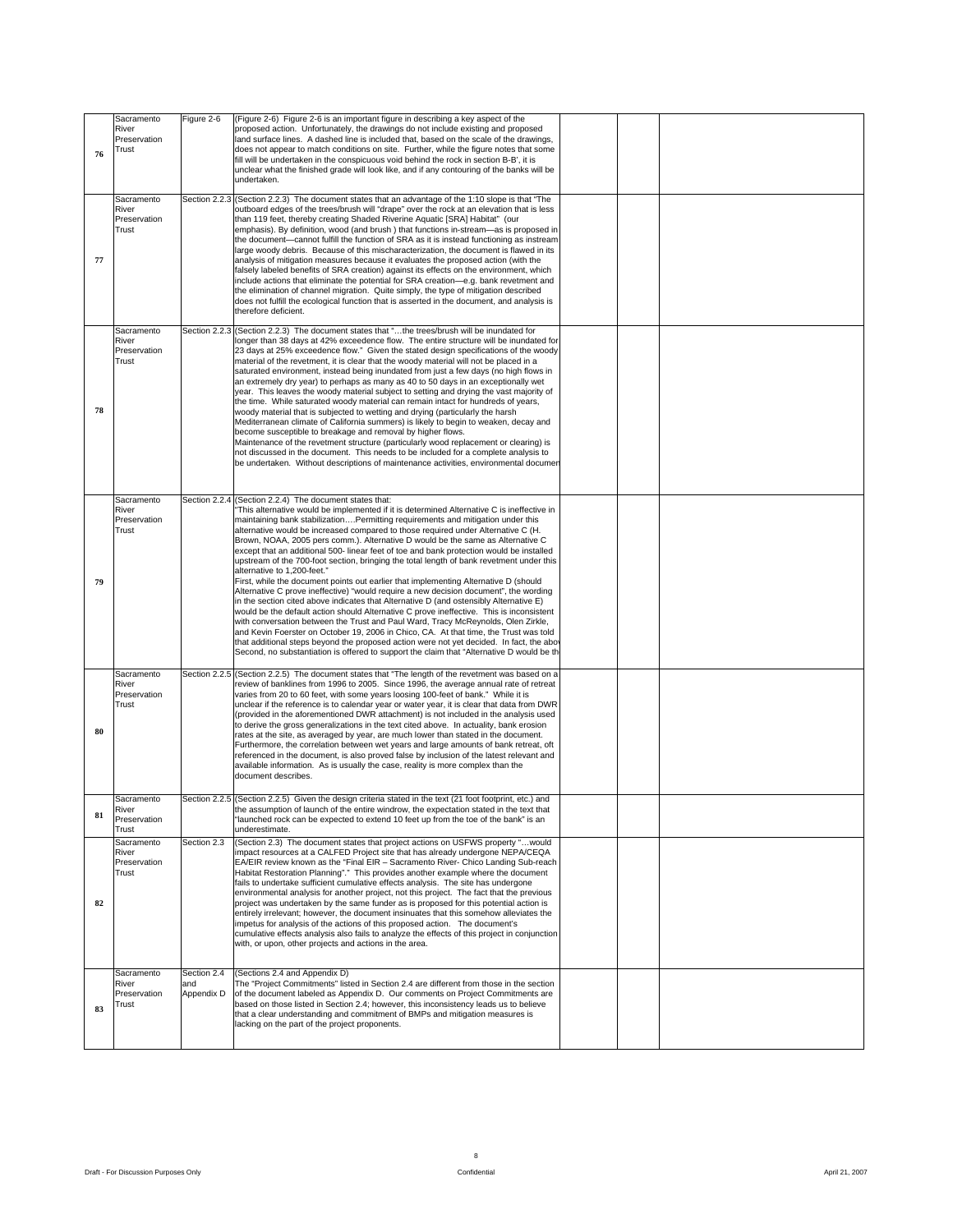| Sacramento                             | Section 2.4 (Section 2.4) The document states that "M&T Chico Ranch/Llano Seco Rancho would                                                                                                     |  |  |  |
|----------------------------------------|-------------------------------------------------------------------------------------------------------------------------------------------------------------------------------------------------|--|--|--|
| River<br>Preservation                  | apply for certification from the Central Valley Regional Water Quality Control Board<br>(RWQCB) under section 401 of the Clean Water Act, and implement an Erosion                              |  |  |  |
| Trust                                  | Control Plan and Post Construction Stormwater Management Plan (PCSWMP)." It is                                                                                                                  |  |  |  |
|                                        | unclear to us why M&T Chico Ranch/Llano Seco Rancho would make application for<br>said certification. This is entirely inappropriate, as the project sponsors are the                           |  |  |  |
|                                        | USFWS and the CDFG. These public agencies should apply for said certification, not                                                                                                              |  |  |  |
|                                        | M&T Chico Ranch/Llano Seco Rancho.                                                                                                                                                              |  |  |  |
| Sacramento<br>River                    | Section 2.4 (Section 2.4) Apart from a series of what are essentially construction site BMPs,<br>applicable to almost any project along a waterway, only the self-mitigating aspects of         |  |  |  |
| Preservation                           | the woody material placed atop the revetment structure (which, as we mentioned in                                                                                                               |  |  |  |
|                                        | Comment #11, is invalid) and the "develop [ment of] a plan to avoid, compensate and<br>enhance natural vegetation, including riparian habitats and Instream Woody Material                      |  |  |  |
|                                        | (IWM) prior to, during and post construction activities" are offered as mitigation to                                                                                                           |  |  |  |
|                                        | affected resources. As we mention in comments later in this review, analysis<br>conducted in various resource areas is deficient in accurately analyzing the mitigating                         |  |  |  |
|                                        | nature of the woody material atop the rock. Furthermore, "the plan" mentioned in the                                                                                                            |  |  |  |
|                                        | citation above is not provided. Therefore, because the "project commitments" offer no<br>additional mitigating actions for the direct adverse affects the project has on potential              |  |  |  |
|                                        | channel migration, incision, and aggradation, critical habitat for bank swallow, and<br>SRA, the analysis is incorrect as the project as proposed has actual unmitigated effects                |  |  |  |
|                                        | that remain to be addressed.                                                                                                                                                                    |  |  |  |
|                                        |                                                                                                                                                                                                 |  |  |  |
|                                        |                                                                                                                                                                                                 |  |  |  |
| Sacramento<br>River                    | Section 2.4 (Section 2.5) The document dismisses the alternative of a 1,200-feet long tree<br>revetment placed along the toe of the bank. First, the analysis should have also                  |  |  |  |
| Preservation                           | considered the use of shorter sections of woody revetment as other projects, on rivers                                                                                                          |  |  |  |
| Trust                                  | of similar size to the Sacramento (i.e. the Hoh River in Washington state), are using<br>engineered log jams (far shorter than the 700-foot preferred rock alternative) to                      |  |  |  |
|                                        | effectively control channel processes. We also question why this alternative was<br>rejected from further consideration because of the "high potential to fail in rivers with                   |  |  |  |
|                                        | high embankments and high flow rates (Harvey, 2005)[; and r]emoval difficult and                                                                                                                |  |  |  |
|                                        | potential for tree material to escape from site is high (Harvey, 2005)" if "the tree<br>material would be secured with cables tied into the embankment." Given the                              |  |  |  |
|                                        | parameters described in Section 2.2.5, we would disagree with the characterization of                                                                                                           |  |  |  |
|                                        | this area as having "high embankments." Further, because the wood to be placed atop<br>the revetment is to be attached with cables, we see an inconsistency in the logic of the                 |  |  |  |
|                                        | documents analysis to find this alternatives wood structure to be inappropriate. Quite si                                                                                                       |  |  |  |
|                                        |                                                                                                                                                                                                 |  |  |  |
| Sacramento<br>River                    | Section 3.2.2 (Section 3.2.2) The document states that "This project would not result in any changes<br>in land use. Specifically, there would be no change to the adjacent land uses including |  |  |  |
| Preservation<br>Trust                  | recreation." Clearly, a rock revetment structure (albeit topped with cabled woody<br>material) located on USFWS property, and within a wildlife refuge, changes the                             |  |  |  |
|                                        | character and potential for use of the land at that site. Therefore, the document is                                                                                                            |  |  |  |
|                                        | deficient because it fails to address changes in land use. Furthermore, the document<br>uses conclusions drawn for land use to dismiss any effects on other resource areas,                     |  |  |  |
|                                        | specifically recreation (as the above citation states) and socioeconomics and                                                                                                                   |  |  |  |
|                                        | environmental justice. Failure to analyze socioeconomics and environmental justice on<br>the faulty conclusion that there is no effect on land use, is an "if-then fallacy".                    |  |  |  |
|                                        | Specifically, there is no description to substantiate the false assumption that "if one<br>thing, then another." Other analysis also uses this false pretext to dismiss effects or              |  |  |  |
|                                        | bypass analysis altogether.                                                                                                                                                                     |  |  |  |
| Section 3<br>Sacramento                | (Section 3) Several sections of analysis state that the mitigation for various                                                                                                                  |  |  |  |
| River<br>Preservation                  | alternatives would be "same mitigation for vegetation and wildlife as Alternative B;<br>however the scope and scale of the re-vegetation and monitoring plan would be                           |  |  |  |
| Trust                                  | commensurate to the effects associated with this alternative." Because the various                                                                                                              |  |  |  |
|                                        | alternatives are significantly different (ranging from differences in length of rock<br>revetment, to type of revetment placement an disposition on the landscape), this sort of                |  |  |  |
|                                        | deferred analysis is clearly in violation of CEQA and NEPA. Specific actions must be                                                                                                            |  |  |  |
|                                        | described and any differences evaluated.                                                                                                                                                        |  |  |  |
| Sacramento Section<br>3.4.3.<br>River  | (Section 3.4.3) The effects analysis for protected species includes the following impact<br>mechanisms for the project: 1) Placement of revetment materials and associated                      |  |  |  |
| Preservation                           | access improvements; 2) Dredging; and 3) Spoils deposition and associated access                                                                                                                |  |  |  |
|                                        | improvements. While at first glance such a list appears comprehensive, missing from<br>the analysis is the most crucial aspect of the document: accurately describing the                       |  |  |  |
|                                        | actual affects (short term and long-term) that accompany each of these impact                                                                                                                   |  |  |  |
|                                        | mechanisms. For example, while the document examines the "loss of habitat" as a<br>subsection for each species or group of species, it limits its scope to the direct loss at                   |  |  |  |
|                                        | the site of rock and woody material placement. The analysis fails to examine more-                                                                                                              |  |  |  |
|                                        | complex "cause and effect" type issues such as the affect of the revetment on water<br>velocities within the channel (which could affect green surgeon mobility), the affect of                 |  |  |  |
|                                        | revetment on spawning gravel recruitment from the bed and banks, etc. In short, the<br>analysis puts on blinders and charges ahead. The analysis of dredging focuses solely                     |  |  |  |
|                                        | on the direct potential affects on the fish (e.g. water quality form the generation of turbid                                                                                                   |  |  |  |
|                                        |                                                                                                                                                                                                 |  |  |  |
| Sacramento Section<br>River<br>3.5.2.2 | (Section 3.5.2.2) While actually the creation of void space (rather than placement of a<br>structure) the analysis of dredging neglects to analyze the potential to impede or                   |  |  |  |
| 00 Preservation                        | redirect flood flows within the 100-year floodplain. Further, this highlights the fact that                                                                                                     |  |  |  |
| Trust                                  | the significance criteria in this section are inadequate.                                                                                                                                       |  |  |  |
| Section<br>Sacramento                  | (Section 3.5.2.3) This section entirely negates an analysis of the significance criteria to                                                                                                     |  |  |  |
| 3.5.2.3<br>River<br>Preservation       | analyze effects on the "Placement of structures that would impede or redirect flood<br>flows within a 100-year floodplain." In fact, this section fails to analyze all of the                   |  |  |  |
| Trust                                  | alternatives relative to affects that meet this significance requirement. Clearly a                                                                                                             |  |  |  |
|                                        | channel manipulation project involving revetment and major removal of sediment<br>should describe the results of analysis on the impediment or redirection of flood flows.                      |  |  |  |
|                                        | This should be done even if the results of the analysis find there are no adverse                                                                                                               |  |  |  |
|                                        | effects: the analysis needs to be presented to substantiate whether or not there is an<br>affect, adverse or otherwise.                                                                         |  |  |  |
|                                        |                                                                                                                                                                                                 |  |  |  |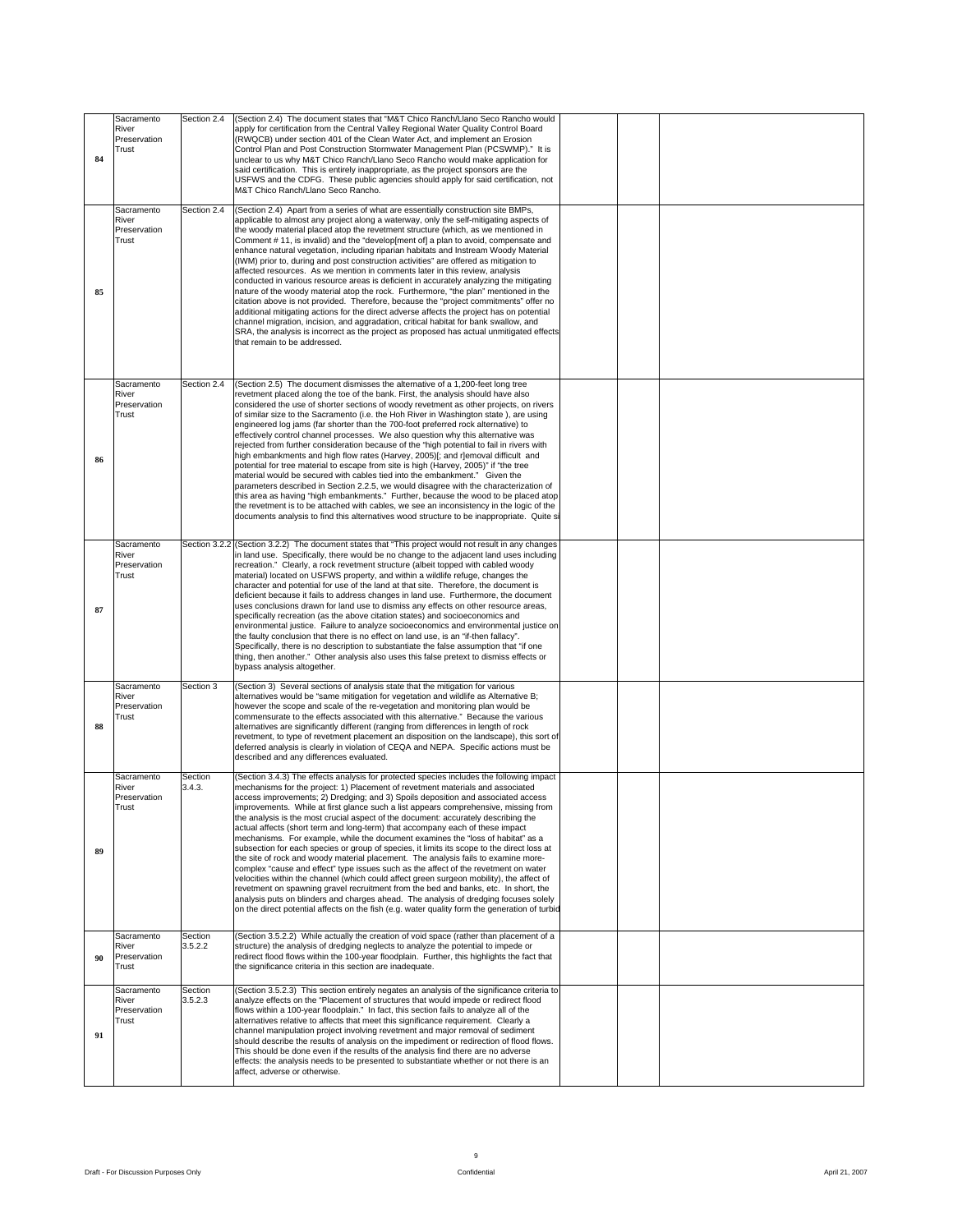| Sacramento<br>River<br>Preservation<br>Trust<br>92                    |                    | Section 3.7.1 (Section 3.7.1) Missing from the description of the affected environment is the fact<br>that, coupled with Shasta Dam, private and Federal revetment and levee projects have<br>altered sediment transport capacity upstream and downstream of the project site.<br>Additionally, this section fails to describe how, at the very location of the project,<br>overland flood flows from the Bosqueo Basin-coming from out-of-bank floodwaters of<br>the Sacramento River, Pine Creek, Kusal Slough, Mud Creek, etc.-re-enter the<br>Sacramento River at roughly the confluence of Big Chico Creek. The Nature<br>Conservancy has undertaken hydraulic modeling of this reach, and at least one formal<br>publication (TNC. 2001. Restoration Opportunities at Tributary Confluences: Critical<br>Habitat Assessment of the Big Chico Creek-Mud Creek-Sacramento River Confluence<br>Area. http://www.watershedportal.org/viewDoc_html?did=64) has highlighted the<br>hydraulic and ecologic significance of this location.                                                                                                                                                                                                                                     |  |  |  |
|-----------------------------------------------------------------------|--------------------|------------------------------------------------------------------------------------------------------------------------------------------------------------------------------------------------------------------------------------------------------------------------------------------------------------------------------------------------------------------------------------------------------------------------------------------------------------------------------------------------------------------------------------------------------------------------------------------------------------------------------------------------------------------------------------------------------------------------------------------------------------------------------------------------------------------------------------------------------------------------------------------------------------------------------------------------------------------------------------------------------------------------------------------------------------------------------------------------------------------------------------------------------------------------------------------------------------------------------------------------------------------------------|--|--|--|
| Sacramento<br>River<br>Preservation<br>Trust<br>93                    |                    | Section 3.7.2 (Section 3.7.2) Again, the Significance Criteria used in the document to conduct<br>analysis is sorely remiss for not including obvious and potentially significant effects on<br>things such as channel migration, bank erosion, sediment transport capacity, channel<br>incision, or aggradation. Clearly, any project aiming to control a river's thalweg and<br>velocity should examine the very aspects of the alteration that is proposed.<br>For instance, a major aspect of the affects of the project has been ignored—that of<br>vertical changes in the river channel profile in response to proposed actions. The<br>meander model (Larsen) used by the expert panel is focused solely on bank erosion<br>and channel migration rates and does not explicitly examine changes to the river bed in<br>response to a constriction such as a groin field or revetted bank. Both the meander<br>model (Larsen) and the 2-D model (Musseter) do not take into account vertical bed<br>movement (aggradation or degradation) because of river constriction (groins or<br>revetment) or sediment removal (dredging). Further, neither model accounts for well-<br>known concepts proposed for describing how a river will evolve in response to perturbat |  |  |  |
| Sacramento<br>River<br>Preservation<br>Trust<br>94                    |                    | Section 3.7.2 Finally, the 2-D modeling conducted by Musseter and Harvey (page 18 of Workshop 4<br>summary) clearly shows that the project would transfer energy off the right bank and<br>onto the bed. That is in fact the purpose of the project. The full effects of this-in<br>terms of river form and function upstream and downstream of the project area, are not<br>fully described or analyzed. Indeed, the Workshop 4 summary notes that "Details of<br>the channel adjustment due to the presence of the dikes will need to be quantified with<br>a mobile-boundary physical model," clearly indicating that channel adjustment is<br>anticipated. To our knowledge, a mobile-boundary model has not been assembled and<br>run to address the proposals evaluated in the document.                                                                                                                                                                                                                                                                                                                                                                                                                                                                               |  |  |  |
| Sacramento<br>River<br>Preservation<br>Trust<br>95                    |                    | Section 4 (Section 4) The cumulative effects section of this document is deficient for several<br>First, because, as has been demonstrated earlier in our review (see Comment #13),<br>the document clearly indicates that should one alternative not be successful, another<br>alternative would be implemented. This clearly indicates that other future actions are<br>both being considered, but have also undergone planning—which means there is<br>sufficient information at hand to analyze this reasonably foreseeable future action(s).                                                                                                                                                                                                                                                                                                                                                                                                                                                                                                                                                                                                                                                                                                                            |  |  |  |
| Sacramento<br>River<br>Preservation<br>Trust                          | Section 4          | Second, while Section 4.1.1 does an adequate job of listing local projects in the area,<br>the subsequent analysis omits examination of both the effects on these projects, but<br>also the effects of the two (or more) individual projects which, when considered<br>together are considerable. In short, it is not enough to list the Sacramento River Bank<br>Protection Project (SRBPP) as a project in the area-the analysis needs to assess how<br>this bank revetment project works in conjunction with the (SRBPP) to adversely affect<br>aquatic habitat. In fact, the document mentions the SRBPP, but then never again<br>references it or provides a cumulative effects analysis of the project relative to it.                                                                                                                                                                                                                                                                                                                                                                                                                                                                                                                                                 |  |  |  |
| Sacramento<br>River<br>Preservation<br>97 Trust                       | Section 4          | Third, the scope of the cumulative effects analysis—spatially, temporally, and in terms<br>of the types of effects-is far too narrow to meet the letter and intent of the NEPA and<br>CEQA. To again use the example of the SRBPP, the project is functionally equivalent<br>to the practices of the SRBPP, and therefore the cumulative effect of the proposed<br>action must be evaluated cumulatively for all resource areas.                                                                                                                                                                                                                                                                                                                                                                                                                                                                                                                                                                                                                                                                                                                                                                                                                                             |  |  |  |
| Sacramento<br>River<br>98 Preservation<br>Trust                       | Section 4          | Finally, as we have discussed in our general comments, because this project is being<br>proposed in a piecemeal fashion, it negates a truly complete cumulative effects<br>analysis.                                                                                                                                                                                                                                                                                                                                                                                                                                                                                                                                                                                                                                                                                                                                                                                                                                                                                                                                                                                                                                                                                         |  |  |  |
| Sacramento<br>River<br>Preservation<br>Trust - Keith<br>99 Wagner     | General<br>Comment | The mitigated negaative declaration inappropriately cites the anticipated adverse<br>environmental effects of not approving the project to justify its finding that approving<br>the project will not result in significant, adverse environmental effects.<br>The consequences of not implementing the proposed project do not address impacts<br>to the environment that may ocur from implementing the proposed project, and<br>therefore, do not constitute substantial evidence that implementation of the project will<br>not have significant adverse effects on the environment.                                                                                                                                                                                                                                                                                                                                                                                                                                                                                                                                                                                                                                                                                     |  |  |  |
| Sacramento<br>River<br>Preservation<br>Trust - Keith<br>Wagner<br>100 | General<br>Comment | The analysis and proposed mitigation measures in the mitigated negative declaration<br>and supporting documents do not meet CEQA's requirements.<br>Mitigation measures do not meet CEQA's procedural or substantive requirements, or<br>will not otherwise clearly mitigat the project's impacts to less than significant levels.<br>These defects lead to a range of CEQA violations, including 1) failure to accurately<br>describe the "whole" of the project (especially related to impacts and activities at<br>undisclosed off-site mitigation areas), 2) failure to describe the affected environment<br>(again, especially with regard to undisclosed off-site areas that will be required for<br>mitigation activities), 3) piecemealing of environmental review, and 4) deferral of the<br>formulation and adoption of mitigation.                                                                                                                                                                                                                                                                                                                                                                                                                                |  |  |  |
| Sacramento<br>River<br>101 Preservation<br>Trust - Keith<br>Wagner    | General            | Unlawful deferral of development and adoption of mitigation monitoring plan until after<br>Comment project approval.                                                                                                                                                                                                                                                                                                                                                                                                                                                                                                                                                                                                                                                                                                                                                                                                                                                                                                                                                                                                                                                                                                                                                         |  |  |  |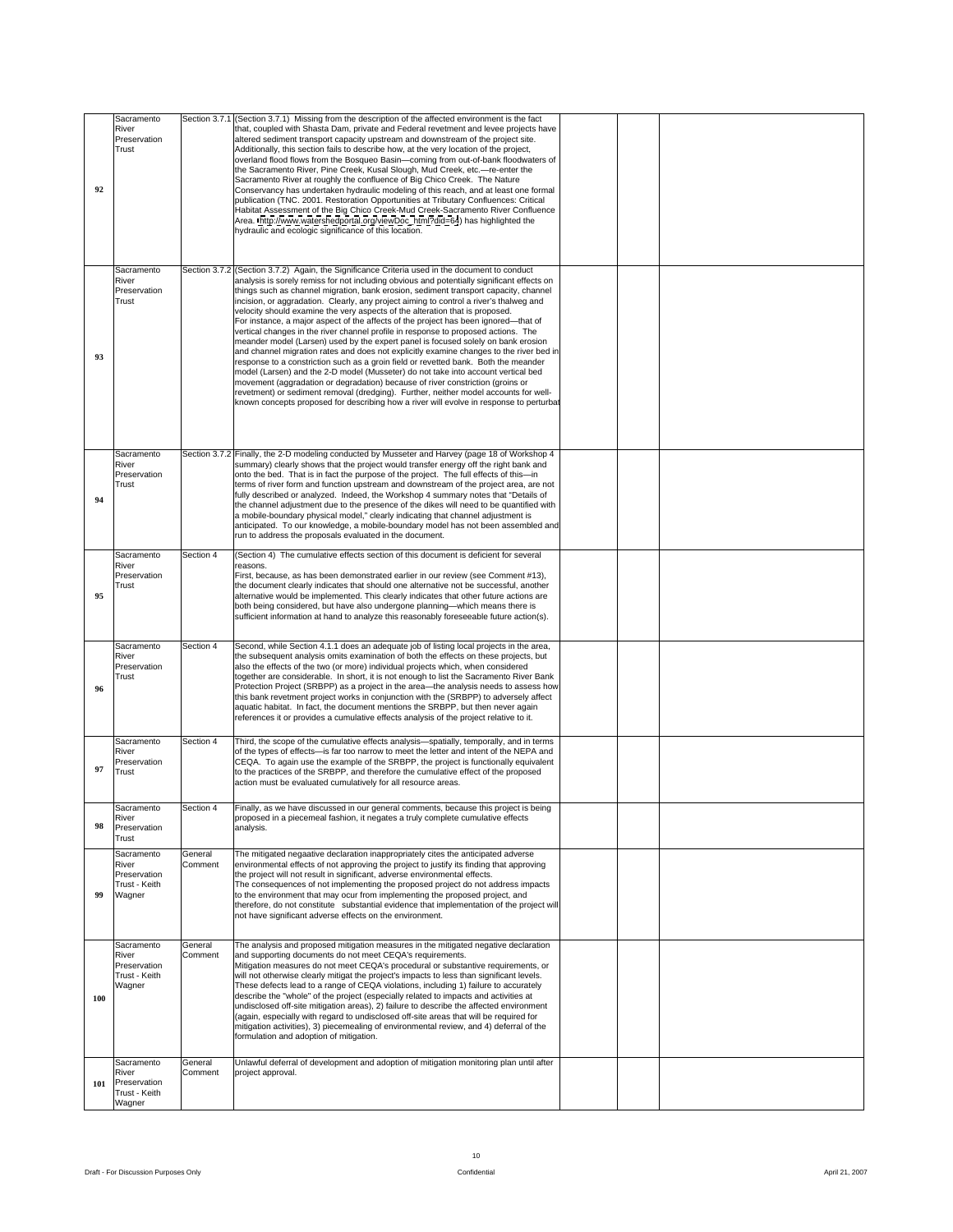| Sacramento                           | General             | Unlawful deferral of analysis and mitigation of impacts to bank swallows and their                                                                                                                                       |                |
|--------------------------------------|---------------------|--------------------------------------------------------------------------------------------------------------------------------------------------------------------------------------------------------------------------|----------------|
| River<br>102 Preservation            | Comment             | habitat.<br>The identification of potential sites where mitigation might occur is not included in the                                                                                                                    |                |
| Trust - Keith<br>Wagner              |                     | initial study, but instead has been unlawfully deferred until after project approval.                                                                                                                                    |                |
| Sacramento<br>River                  | General             | The Initial Study is also inadequate, because the activities involved in restoring off site<br>Comment   habitat (e.g., grading, removal of rock, and other activities that change the landscape)                        |                |
| Preservation<br>103<br>Trust - Keith |                     | themselves may have short-term construction, and long-term impacts on unique<br>resources at the unidentified, off-site mitigation areas. The failure to describe or mitigat                                             |                |
| Wagner                               |                     | such impacts constitutes a piecemealing of environmental review, and deferral of<br>mitigation.                                                                                                                          |                |
| Sacramento<br>River                  | General<br>Bank     | The mitigation measure for loss of bank swallow habitat is also inadequate, because it<br>fails to describe the "ongoing management activities" that will actually be implemented                                        |                |
| Preservation<br>104<br>Trust - Keith | Swallow<br>Comment. | at the off site locations "to ensure that bank swallow habitat is maintained over time."                                                                                                                                 |                |
| Wagner                               |                     |                                                                                                                                                                                                                          |                |
| Sacramento<br>River                  | General<br>Comment  | Failure to discuss downstream impacts and loss of meandering river channel.<br>The initial study for the project is also inadequate because it fails to actually disclose                                                |                |
| Preservation<br>105<br>Trust - Keith |                     | the impacts of preventing the Sacramento River from naturally meandering at this<br>location, and instead locking the channel into place with a revetment.                                                               |                |
| Wagner                               |                     |                                                                                                                                                                                                                          |                |
| Sacramento<br>River                  | General<br>Dredging | On this point, it would also appear that the Initial Study is inadeuate because it treats<br>that gravel dredging operation on the east side of the river as if it were a one time                                       |                |
| Preservation<br>Trust - Keith<br>106 |                     | Comment activity. However, once the western bank of the river is locked into place with the<br>proposed revetment, it is foreseeable that gravel deposition will continue to occur in the                                |                |
| Wagner                               |                     | dredged channel, and will have to be periodically removed to keep the channel<br>maintained. The Initial Study fails to discuss or mitigate this ongoing, operational                                                    |                |
|                                      |                     | impact of implementing the project.                                                                                                                                                                                      |                |
| Sacramento<br>River                  | General<br>Comment  | Improper piecemealing of larger flood control and channel alignment activities<br>anticipated for the Sacramento River.                                                                                                  |                |
| Preservation<br>Trust - Keith        |                     | To the extent that my understanding is correct, it would appear that the mitigated<br>negative declaration and Initial Study also violate CEQA becasue either 1) this "project"                                          |                |
| Wagner<br>107                        |                     | is actually just one smaller part of a larger overall "project" that is being unlawfully<br>piecemeales; or 2) if these activities do qualify as separate CEQA and/or NEPA                                               |                |
|                                      |                     | projects, then these activities are not adequately acconted for in terms of considering<br>and mitigating the cumulative effects that might result from the proposed M&T project<br>combined with such other activities. |                |
| The Nature                           | General             | The draft analyses and mitigation actions repeatedly refer to a 5 year project lifespan.                                                                                                                                 |                |
| Conservancy                          | Comment             | For the existing analyses to be relevant, the document should clearly state that rock<br>revetment will be removed and dredging activities will cease at the end of this stand-                                          |                |
|                                      |                     | alone project's 5 year lifespan. Additionally, there should be some reasonable<br>demonstration that there is a plan and funding for such removal. Environmental                                                         |                |
| 108                                  |                     | analyses of rock removal, as well as the associated costs of those activities, should<br>also be included as part of this stand-alone, 5 year project for public review.                                                 |                |
|                                      |                     | If the lifespan of the project is not, in fact, 5 years, then existing analyses are not<br>adequate and impacts must be re-analyzed for a longer time period.                                                            |                |
| The Nature                           | General             | There are clearly significant impacts to bank swallows, a State Threatened species                                                                                                                                       |                |
| Conservancy<br>109                   | Bank<br>Swallow     | under consideration for Endangered status, that have not been adequately addressed.<br>Required analyses beyond the construction period are absent.                                                                      |                |
|                                      | Comment             |                                                                                                                                                                                                                          |                |
| The Nature<br>Conservancy            | General<br>Bank     | Construction activities would destroy the location and habitat of an actively nesting<br>colony of bank swallows. Other such projects along the                                                                          |                |
|                                      | Swallow             | Sacramento River are negatively and significantly impacting bank swallow populations.<br>Comment For example, the first attached figure shows accumulated bank protection over time on                                   |                |
|                                      |                     | the Sacramento River. The second attached figure, titled 7-12 from a recent analysis,<br>shows an example reach of the Sacramento River containing bank armoring. The                                                    |                |
|                                      |                     | figure shows that bank protection disproportionately affects bank swallow habitat and is<br>typically installed on cutbanks that provide prime habitat. The third attached figure,                                       |                |
| 110                                  |                     | titled figure 7-8 from a recent analysis, displays a strong relationship between the rate<br>of river channel migration and the average number of bank swallow colonies. The                                             |                |
|                                      |                     | figure shows that reductions in the rate of channel migration, resulting from additional<br>bank protection measures, will result in a decrease in the number of colonies. The                                           |                |
|                                      |                     | fourth attached figure, titled Figure 7-15 from a recent analysis, depicts both decreases<br>in the number of breeding pairs as well as decreases in nesting colonies                                                    |                |
|                                      |                     | from 1986 to 2005.                                                                                                                                                                                                       |                |
| The Nature                           | General             | he evidence presented by these data suggests that the proposed project will baye a si<br>The document should also include an analysis of this proposed project's impacts within                                          |                |
| Conservancy<br>111                   | Impacts             | Cumulative   the context of cumulative impacts from existing bank revetment on the Sacramento<br>River's meandering reach.                                                                                               |                |
| The Nature                           | Comment<br>General  | In addition, no site specific or project specific mitigation actions are proposed for                                                                                                                                    |                |
| Conservancy<br>112                   | Bank<br>Swallow     | impacts to bank swallows.                                                                                                                                                                                                |                |
|                                      | Comment             |                                                                                                                                                                                                                          |                |
| The Nature<br>Conservancy<br>113     | General<br>Bank     | Mitigation to a level of insignificance for the proposed project would be removal of bank<br>protection and the resultant creation of appropriate habitat elsewhere where this                                           |                |
|                                      | Swallow             | removal allows for long-term meander at<br>Comment   least comparable to the subject site.                                                                                                                               |                |
| The Nature<br>Conservancy            | General<br>Gravel   | it is critical that resource agencies ensure that this gravel resource is in fact only<br>used for restoration projects, it does not go to any other use, and is recycled back into                                      |                |
| 114                                  |                     | Comment the Sacramento River channel. The EA/IS should clearly explain the plan for recycling<br>the gravel back to the river.                                                                                           |                |
| The Nature                           | General             | Hydraulic impact analysis has become standard practice in order to disclose the affects                                                                                                                                  |                |
| Conservancy<br>115                   | Hydraulic<br>Impact | of a proposed project on flow velocities and levels. This analysis is absent from the<br>document.                                                                                                                       |                |
|                                      | Analysis<br>Comment |                                                                                                                                                                                                                          |                |
|                                      |                     |                                                                                                                                                                                                                          |                |
|                                      |                     |                                                                                                                                                                                                                          |                |
|                                      |                     |                                                                                                                                                                                                                          |                |
|                                      |                     |                                                                                                                                                                                                                          |                |
|                                      |                     | 11                                                                                                                                                                                                                       |                |
| Draft - For Discussion Purposes Only |                     | Confidential                                                                                                                                                                                                             | April 21, 2007 |